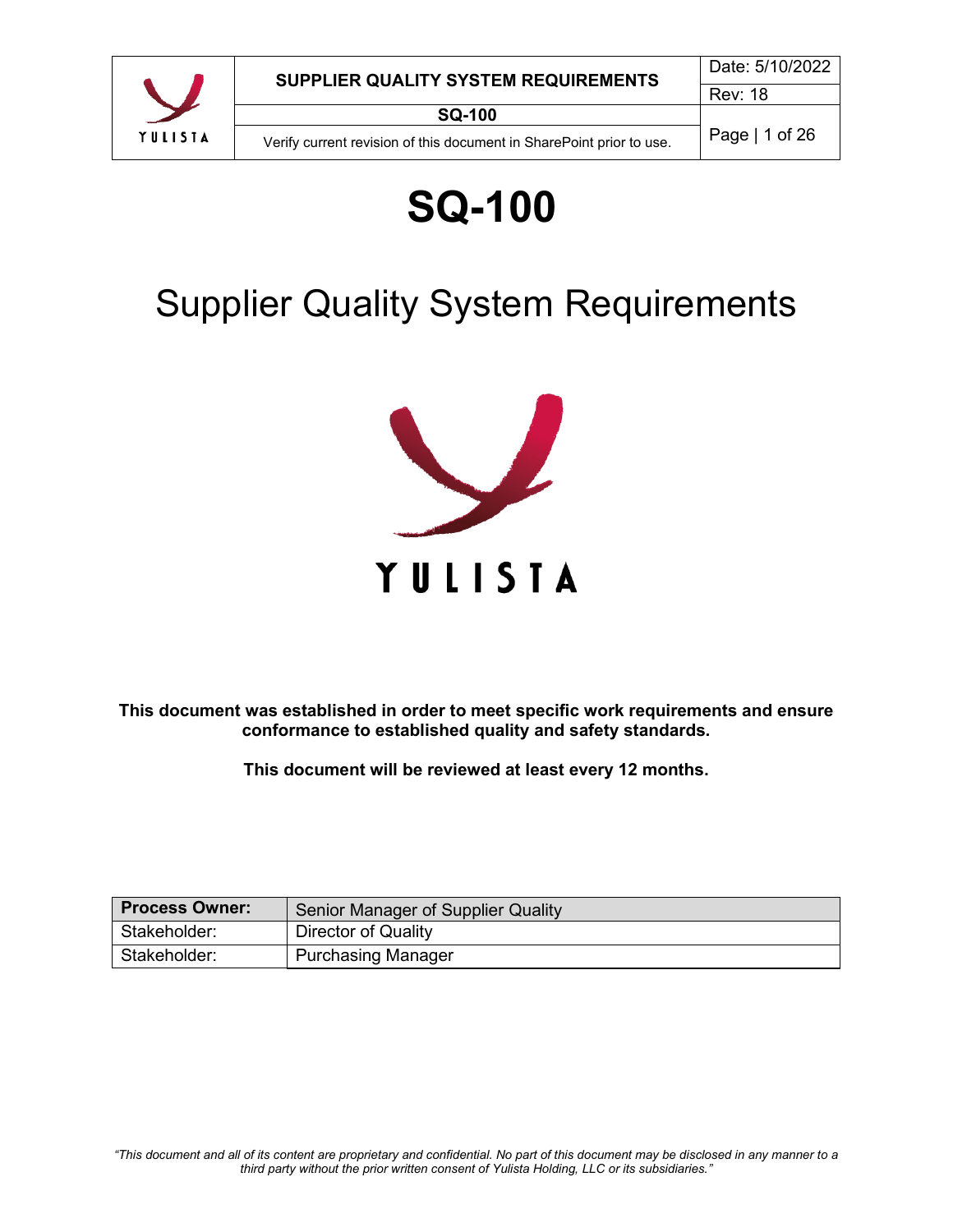

# **SUPPLIER QUALITY SYSTEM REQUIREMENTS**

**SQ-100**

Verify current revision of this document in SharePoint prior to use. Page | 2 of 26

| 1.0    |                                                               |  |
|--------|---------------------------------------------------------------|--|
| 2.0    |                                                               |  |
| 2.1    |                                                               |  |
| 2.2    |                                                               |  |
| 2.3    |                                                               |  |
| 2.4    |                                                               |  |
| 3.0    |                                                               |  |
| 4.0    |                                                               |  |
| 5.0    |                                                               |  |
| 5.1    |                                                               |  |
| 5.2    |                                                               |  |
| 5.3    |                                                               |  |
| 5.4    |                                                               |  |
| 5.5    |                                                               |  |
| 5.6    |                                                               |  |
| 5.7    | QC-07 SUPPLIER QUALITY SYSTEM REQUIREMENTS AND IMPROVEMENTS 8 |  |
| 5.8    |                                                               |  |
| 5.9    |                                                               |  |
| 5.10   |                                                               |  |
| 5.11   |                                                               |  |
| 5.11.1 |                                                               |  |
| 5.11.2 |                                                               |  |
| 5.11.3 |                                                               |  |
| 5.11.4 |                                                               |  |
| 5.12   |                                                               |  |
| 5.13   |                                                               |  |
| 5.14   |                                                               |  |
| 5.15   |                                                               |  |
| 5.16   |                                                               |  |
| 5.17   |                                                               |  |
| 5.18   |                                                               |  |
| 5.19   |                                                               |  |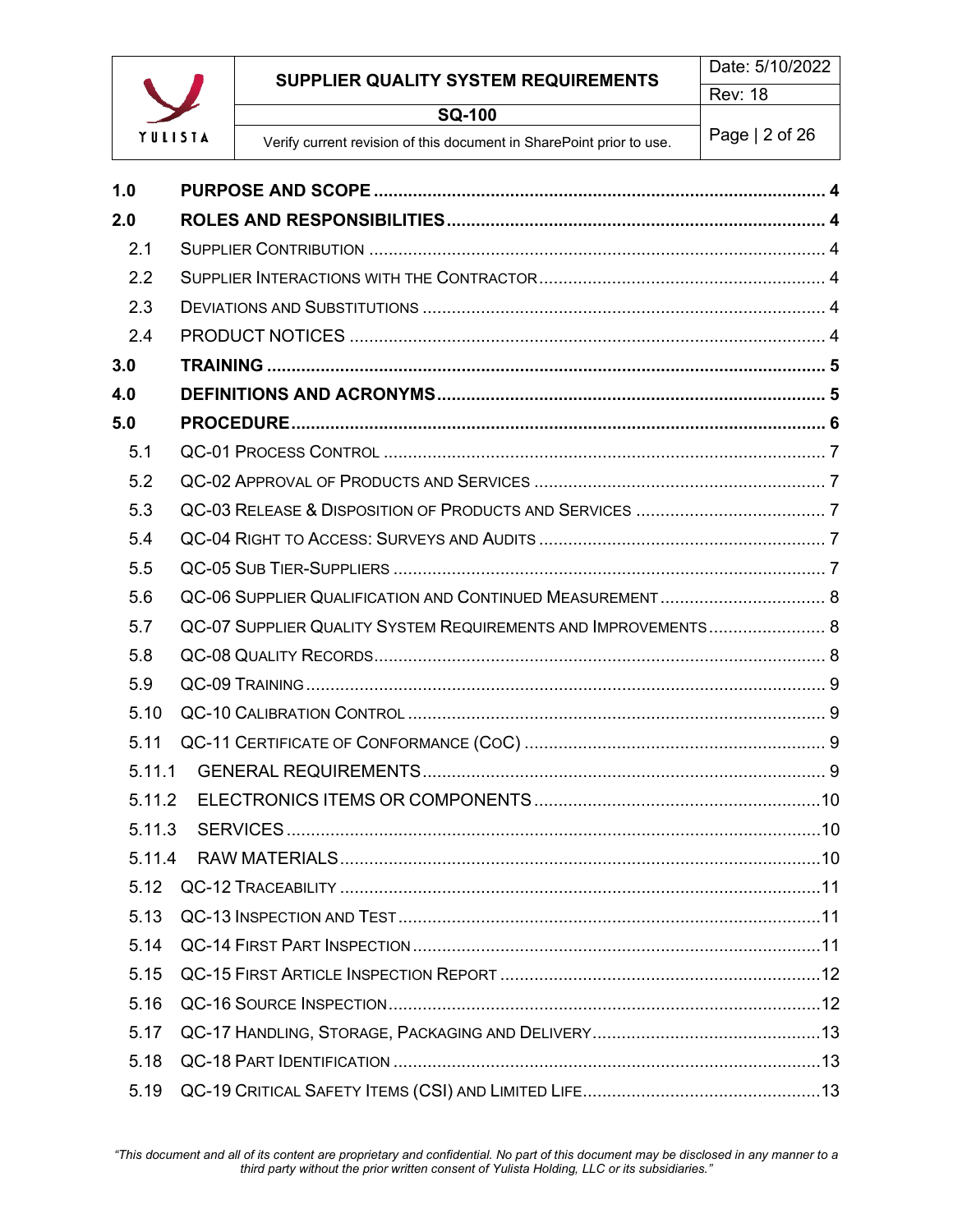

# **SUPPLIER QUALITY SYSTEM REQUIREMENTS SQ-100**

| 5.20 | QC-20 DESIGN CONTROL AND TECHNICAL DATA PACKAGES (TDP)13              |     |  |
|------|-----------------------------------------------------------------------|-----|--|
| 5.21 |                                                                       |     |  |
| 5.22 |                                                                       |     |  |
| 5.23 |                                                                       |     |  |
| 5.24 |                                                                       |     |  |
| 5.25 |                                                                       |     |  |
| 5.26 | QC-26 WORKMANSHIP GUIDELINES FOR ELECTRICAL BOX ASSEMBLIES AND WIRING |     |  |
| 5.27 |                                                                       |     |  |
| 5.28 |                                                                       |     |  |
| 5.29 |                                                                       |     |  |
| 5.30 |                                                                       |     |  |
| 5.31 |                                                                       |     |  |
| 5.32 |                                                                       |     |  |
| 5.33 |                                                                       |     |  |
| 6.0  |                                                                       |     |  |
| 7.0  |                                                                       |     |  |
| 8.0  |                                                                       |     |  |
|      | APPENDIX A: SQ-100 SUPPLIER QUALITY DEVATION REQUEST 21               |     |  |
|      | APPENDIX B: SUPPLIER TECHNICAL DATA PACKAGE (TDP) REQUIREMENTS22      |     |  |
|      |                                                                       |     |  |
|      |                                                                       |     |  |
|      | B.01 ADHERENCE TO APPLICABLE MILITARY, AEROSPACE, AND ACCEPTABLE      |     |  |
|      |                                                                       | .22 |  |
|      |                                                                       |     |  |
|      | B.04 CONTRACTOR EVALUATION OF SUPPLIER PERFORMANCE 23                 |     |  |
|      |                                                                       |     |  |
|      |                                                                       |     |  |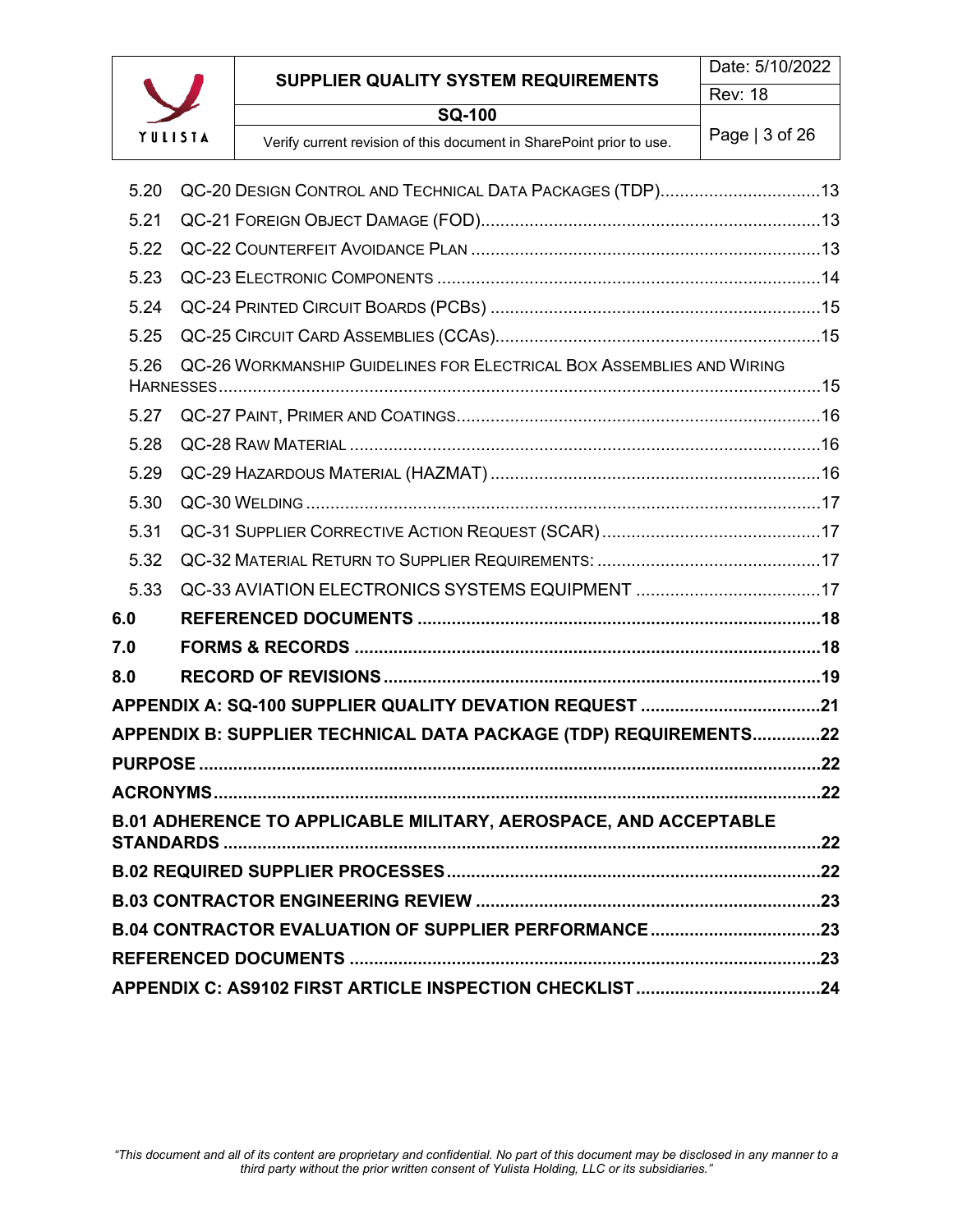|         | SUPPLIER QUALITY SYSTEM REQUIREMENTS                                 | Date: 5/10/2022 |
|---------|----------------------------------------------------------------------|-----------------|
|         |                                                                      | <b>Rev: 18</b>  |
|         | <b>SQ-100</b>                                                        |                 |
| YULISIA | Verify current revision of this document in SharePoint prior to use. | Page $ 4$ of 26 |

# <span id="page-3-0"></span>**1.0 PURPOSE AND SCOPE**

The intent of this document is to serve as a requirement and a general guide to the extent that quality control is required for suppliers and subcontractors. For the purposes of this document, suppliers and subcontractors will be collectively referred to as "suppliers" and the Purchase Order (PO) or Subcontractor Agreement issuer will be referred to as "contractor". "Purchasing Representative" refers to the contractor's buyer.

# <span id="page-3-1"></span>**2.0 ROLES AND RESPONSIBILITIES**

The requirements contained in this document must be adhered to by the supplier. In the event a supplier desires an exception to the requirements contained herein, a Supplier Deviation Request (Appendix A) shall be submitted to the Purchasing Representative (Buyer) in order to retain the contractor's Quality Team approval, prior to acceptance of a PO. If a conflict exists between the provisions of this document and those of the PO, the PO shall take precedence.

# <span id="page-3-2"></span>**2.1 SUPPLIER CONTRIBUTION**

The supplier is responsible for providing conforming product(s) and/or service(s) regardless of any outsourcing or involvement of sub-tier suppliers at any point in the supply chain.

The supplier shall establish safe practices within its organization in order to protect the life and health of employees, contractors, subcontractors, and other personnel in supplier facilities. These practices will be implemented to prevent loss through injury, disablement, or damage to property, materials, equipment or the environment. The supplier shall also enforce the importance of ethical behavior within its work place, as well as within any applicable element of its supply chain. More information regarding ethical requirements of suppliers can be found in YM-PURCoC-01, Yulista Code of Conduct.

# <span id="page-3-3"></span>**2.2 SUPPLIER INTERACTIONS WITH THE CONTRACTOR**

Changes in pricing, delivery specifications, scope of work, and other direction shall be communicated to the supplier in writing by the contractor's Purchasing Representative. Failure to comply with these requirements will be cause for rejection of shipment as nonconforming material and/or disapproval from the contractor's Approved Vendor List (AVL).

# <span id="page-3-4"></span>**2.3 DEVIATIONS AND SUBSTITUTIONS**

The supplier is required to comply with the specific requirements of any associated PO or Subcontract. No deviations, changes and/or substitutions in material, design, specifications, product configuration, or operating performance are permissible unless documented by a change order generated by the contractor's Purchasing Representative or an approved deviation request. In order to request a change order or deviation, the supplier shall submit a Supplier Deviation Request (located in Appendix A of this document), to the contractor's Purchasing Representative. The Purchasing Representative will forward the request for approval, as required by the contractor's quality processes. In addition, suppliers shall not provide a substitute part or part number under any PO without written approval from the Purchasing Representative. Failure to comply with this requirement will be cause for rejection of shipment as nonconforming material.

# <span id="page-3-5"></span>**2.4 PRODUCT NOTICES**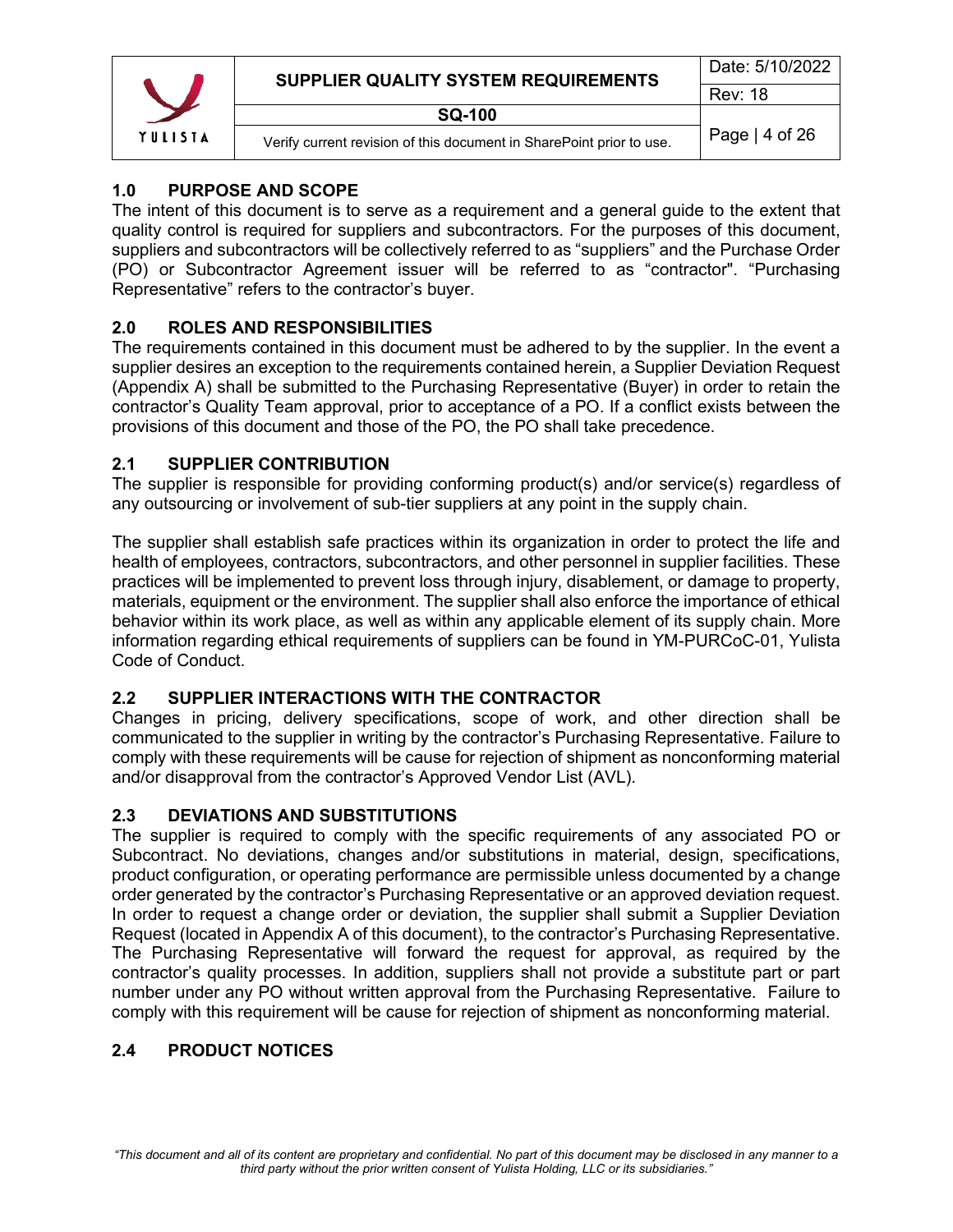

All component or materials related notifications, including Product Change Notifications (PCN), Product Discontinuation Notices (PDN), End-Of-Life Notifications (EOL), Last-Time Buy (LTB) or Last-Time Ship (LTS) Notifications, Quality Alerts/NOE, and/or GIDEP related notifications should be electronically sent to [productdefinition@yulista.com](mailto:productdefinition@yulista.com) AND supplierquality@yulista.com

#### <span id="page-4-0"></span>**3.0 TRAINING**

| <b>Departments/Programs</b><br><b>Requiring Training</b> | <b>Position</b> | <b>Frequency / Comments</b> |
|----------------------------------------------------------|-----------------|-----------------------------|
| <b>Supplier Quality</b>                                  | All levels      | As revised                  |
| Purchasing                                               | All levels      | As revised                  |

#### <span id="page-4-1"></span>**4.0 DEFINITIONS AND ACRONYMS**

| <b>ANSI</b>     | American National Standards Institute          |
|-----------------|------------------------------------------------|
| <b>ATP</b>      | <b>Acceptance Test Plan</b>                    |
| <b>AVL</b>      | <b>Approved Vendor List</b>                    |
| <b>AWS</b>      | <b>American Welding Society</b>                |
| <b>BGA</b>      | <b>Ball Grid Array</b>                         |
| <b>BTP</b>      | Build-to-Print or Build to a drawing           |
| cc              | <b>Critical Characteristics</b>                |
| <b>CCA</b>      | <b>Circuit Card Assembly</b>                   |
| <b>CCAP</b>     | Counterfeit Components Avoidance Program       |
| <b>COA</b>      | Certificate of Authentication                  |
| CoC             | Certificate of Conformance                     |
| <b>CARC</b>     | <b>Chemical Agent Resistant Coating</b>        |
| <b>CSI</b>      | <b>Critical Safety Items</b>                   |
| <b>ESD</b>      | <b>Electrostatic Discharge</b>                 |
| <b>FAI</b>      | <b>First Article Inspection</b>                |
| <b>FIFO</b>     | First In - First Out                           |
| <b>FOD</b>      | Foreign Object Damage                          |
| <b>GHS</b>      | <b>Globally Harmonized System</b>              |
| <b>GIDEP</b>    | Government-Industry Data Exchange Program      |
| <b>HAZMAT</b>   | <b>Hazardous Material</b>                      |
| <b>MIL-SPEC</b> | <b>Military Specification</b>                  |
| <b>MTR</b>      | <b>Material Test Report</b>                    |
| <b>NCR</b>      | Nonconforming Material                         |
| <b>NIST</b>     | National Institute of Standards and Technology |
| <b>ODC</b>      | <b>Ozone Depleting Chemical</b>                |
| <b>ODS</b>      | <b>Ozone Depleting Substance</b>               |
| <b>OEM</b>      | <b>Original Equipment Manufacturer</b>         |
| <b>OCM</b>      | <b>Original Component Manufacturer</b>         |
| <b>OSHA</b>     | Occupational Safety and Health Administration  |
| <b>PCB</b>      | <b>Printed Circuit Board</b>                   |
| PO              | <b>Purchase Order</b>                          |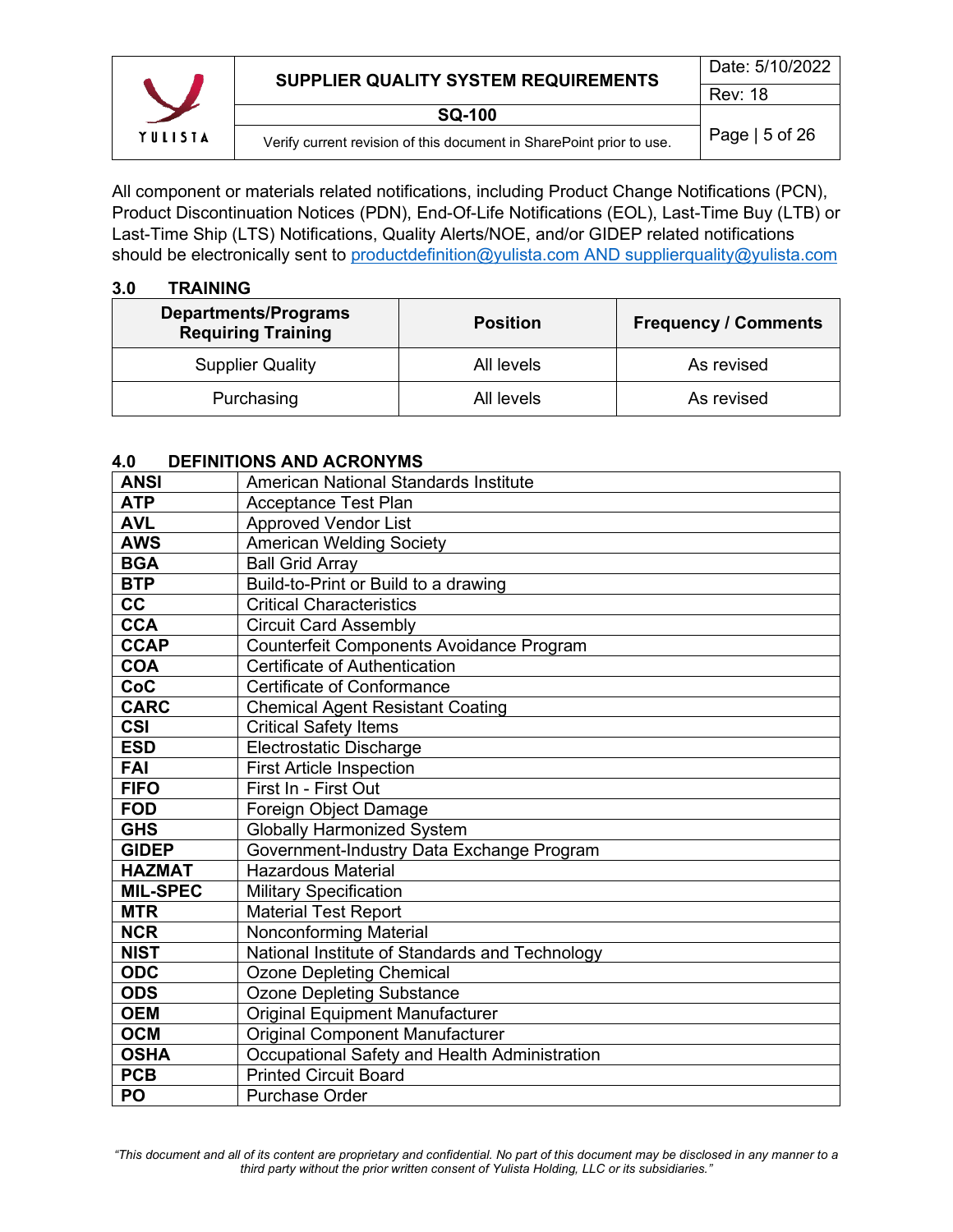

| QMS         | <b>Quality Management System</b>           |
|-------------|--------------------------------------------|
| <b>QPD</b>  | <b>Qualified Product Database</b>          |
| <b>RMA</b>  | <b>Return Material Authorization</b>       |
| <b>RTS</b>  | <b>Return to Supplier</b>                  |
| <b>RoHS</b> | <b>Restriction of Hazardous Substances</b> |
| <b>SCAR</b> | <b>Supplier Corrective Action Request</b>  |
| <b>SDS</b>  | <b>Safety Data Sheet</b>                   |
| <b>SOW</b>  | <b>Statement of Work</b>                   |
| <b>SPC</b>  | <b>Statistical Process Data</b>            |
| <b>TDP</b>  | <b>Technical Data Package</b>              |
|             |                                            |

#### <span id="page-5-0"></span>**5.0 PROCEDURE**

Supplier Types

Clauses applying to all suppliers are:

- QC-02
- QC-03
- QC-04
- QC-05
- QC-06
- QC-07
- QC-08
- QC-11
- QC-16
- QC-17
- QC-18
- QC-21
- QC-22
- QC-31
- QC-32

Specific clauses for supplier beyond exclusive clauses:

- Aviation Components (Airworthiness): QC-19
- Electronic Assemblies: QC-23, QC-26, QC-21
- PWB: QC-24, QC-21
- CCA: QC-23, QC-25, QC-15, QC-10, QC-12, QC-13
- Painting: QC-29, QC-27, QC-12, QC-10, QC-15, QC-21
- Finishing: QC-29, QC-27, QC-12, QC-10, QC-15, QC-21
- Distributors
	- o Tooling
	- o Electronics
	- o Consumables
- Welding/Brazing: QC-15, QC-21, QC-12, QC-30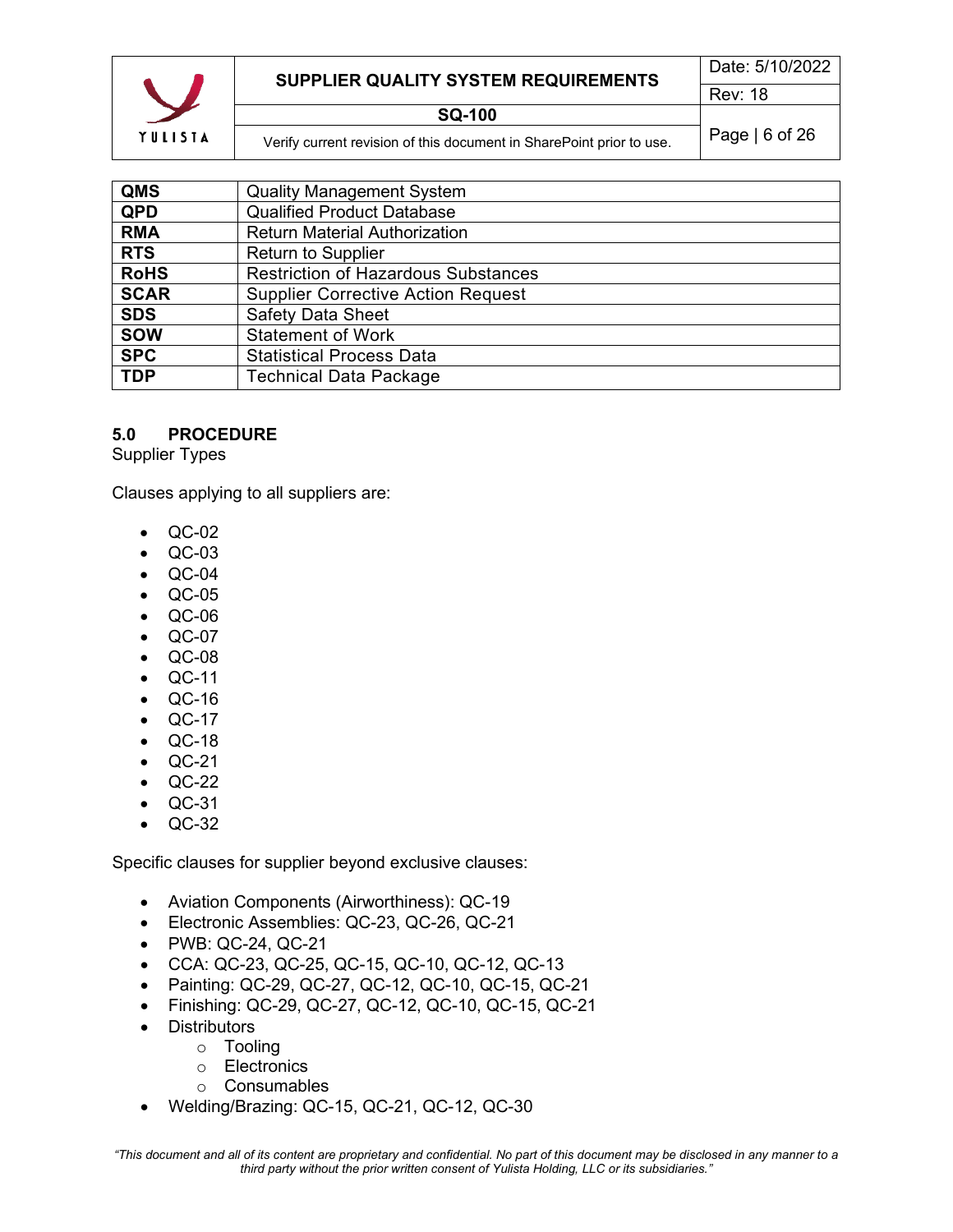|         | SUPPLIER QUALITY SYSTEM REQUIREMENTS                                 | Date: 5/10/2022 |
|---------|----------------------------------------------------------------------|-----------------|
|         |                                                                      | <b>Rev: 18</b>  |
|         | <b>SQ-100</b>                                                        |                 |
| YULISIA | Verify current revision of this document in SharePoint prior to use. | Page   7 of 26  |

- Raw Materials QC-28
- Heat Treatment

# <span id="page-6-0"></span>**5.1 QC-01 PROCESS CONTROL**

The supplier shall maintain control and approval of all manufacturing processes – such as welding, soldering, plating, painting, and inspection processes – used in the fulfillment of any associated PO. The supplier shall maintain objective evidence of process qualification in accordance with applicable specifications, the approval status of which will be subject to review and may be disapproved by the contractor. Any deviation from required materials and/or processes that affect fit, form, or function (such as base material to be subjected to cleaning, etching, anodizing, sealing, plating and stress-relief as necessary to yield coatings meeting all requirements of specification) shall be reported to the contractor's Purchasing Representative in order to obtain contractor's quality approval prior to use or application.

The supplier shall notify the contractor's quality department via the Purchasing Representative identified on the PO of changes to processes, products, or services, including changes of their external providers or location of manufacture, and obtain the contractor's approval prior to delivery of product(s) and service(s).

# <span id="page-6-1"></span>**5.2 QC-02 APPROVAL OF PRODUCTS AND SERVICES**

Supplier acceptance of a PO indicates that the supplier has the full capability and all elements necessary to provide conforming product(s) and/or service(s) to the contractor for all products and/or services described in a PO. Elements include, but are not limited to, tooling, equipment, capacity, and qualified personnel. Delivery of non-conforming product due to insufficient, or inadequate, resources for these elements may result in disqualification from the AVL. Approval is based upon conformity as determined by the contractor's internal inspection and test procedures.

# <span id="page-6-2"></span>**5.3 QC-03 RELEASE & DISPOSITION OF PRODUCTS AND SERVICES**

Supplier conformance with this document as well as a PO are required before the release of product(s) and/or services to the contractor. Non-conforming product will not be delivered to the contractor unless prior authorization is received in writing from the Purchasing Representative. The supplier shall also immediately notify the contractor's Purchasing Representative in writing of all non-conforming product malfunctions, defects, and un-airworthy conditions found after delivery. Any technical data, excess material, or other items provided to the supplier by the contractor are subject to approval by the contractor prior to disposition.

# <span id="page-6-3"></span>**5.4 QC-04 RIGHT TO ACCESS: SURVEYS AND AUDITS**

Upon notice, supplier facilities and operations may be surveyed at any level of the supply chain, either before or after the placement of any PO, in order for the contractor to verify the supplier has the capabilities necessary to supply a product of consistent quality. When appropriate, the PO will detail any additional rights to inspect the vendor's premises and applicable records by Yulista, the customer, and/or appropriate authorities. Upon notice, audits may be conducted to determine compliance with purchase requirements and the requirements of this document.

# <span id="page-6-4"></span>**5.5 QC-05 SUB TIER-SUPPLIERS**

The supplier is required to assure that their sub-suppliers maintain an adequate inspection and quality system to assure product conformance. Each inspection or testing activity shall have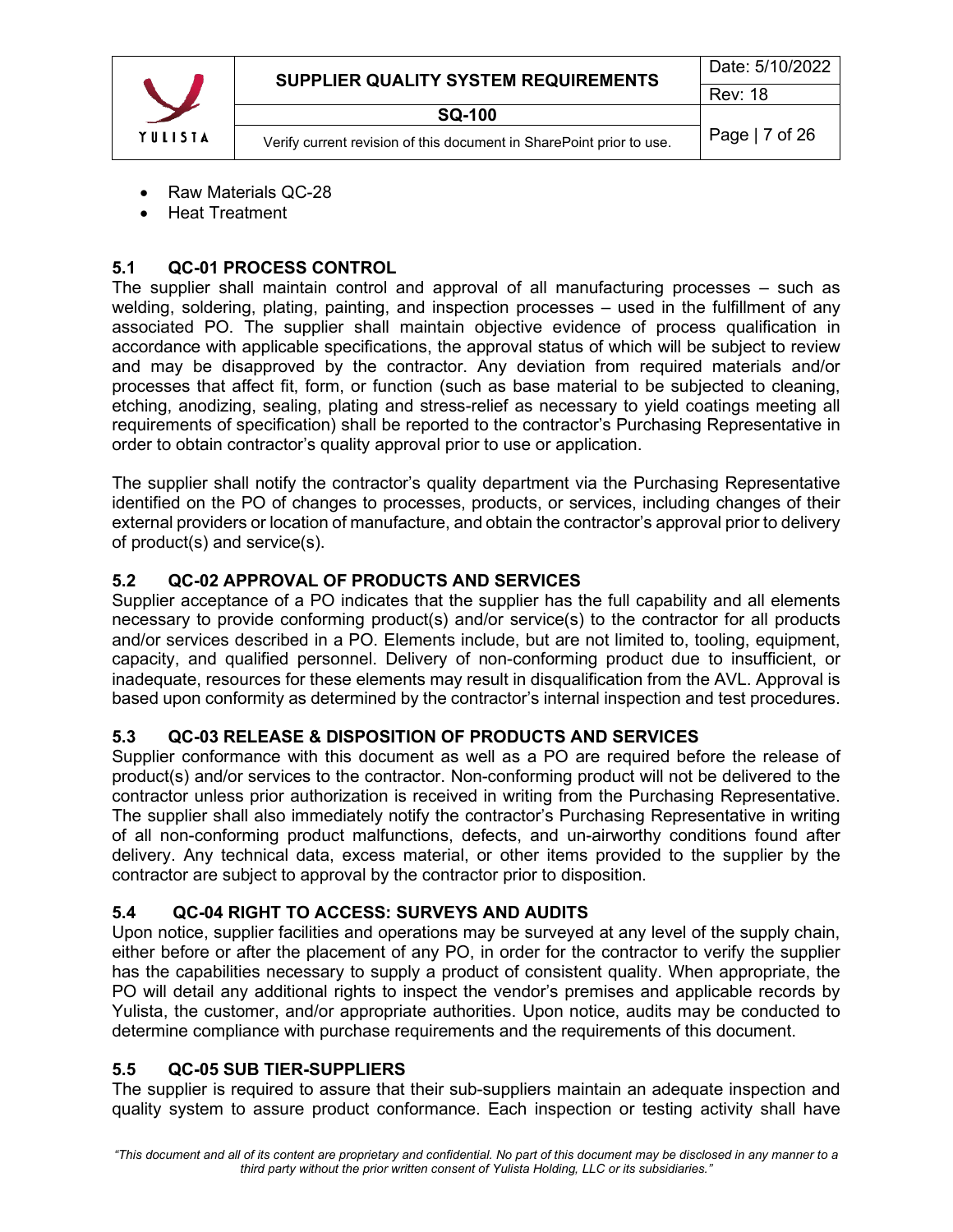|         | SUPPLIER QUALITY SYSTEM REQUIREMENTS                                 | Date: 5/10/2022 |
|---------|----------------------------------------------------------------------|-----------------|
|         |                                                                      | <b>Rev: 18</b>  |
|         | SQ-100                                                               |                 |
| YULISIA | Verify current revision of this document in SharePoint prior to use. | Page $ 8$ of 26 |

documentation that describes detailed requirements such as parameters to be checked, statistical methods, sampling plan, nonconformance criteria, etc. Suppliers must flow down all requirements on any associated PO or subcontract agreement, including key characteristics, to all subsuppliers. The use of sub-suppliers does not release the supplier of responsibility for the end product or service to the contractor.

# <span id="page-7-0"></span>**5.6 QC-06 SUPPLIER QUALIFICATION AND CONTINUED MEASUREMENT**

The supplier shall have a quality management system (QMS) or industrial reputation that is acceptable to the contractor. Suppliers already certified to ISO9001, AS6081, AS9100, AS9110, AS9120, or are FAA Part 145 Repair Station-approved are preferred. One or more of the following will determine qualified suppliers, as well as a suppliers' on-going presence on the AVL: anticounterfeiting programs; manufacturing and engineering capability surveys; product evaluation; compliance of procured material with PO requirements; quality system audits; and/or the promptness and effectiveness of corrective action taken by the supplier. A supplier's on-going presence on the AVL will be contingent upon satisfactory delivery performance, incoming inspection results, service levels, and periodic reviews.

Continued measurement of approved suppliers is based on the aforementioned elements in the form of a supplier rating. This rating will provide comparative measures for determining procurement sources and is calculated by a combination of the following:

- Product acceptance is 60% of the overall score to include all non-conformances found during any inspection or testing process as well as any SCARs issued, and
- On-time delivery performance is 40% of the overall score.

# <span id="page-7-1"></span>**5.7 QC-07 SUPPLIER QUALITY SYSTEM REQUIREMENTS AND IMPROVEMENTS**

The supplier's quality system shall include a process that ensures professional services and products are initially tested and periodically re-tested in order to assess the supplier's ability to meet all requirements. All workmanship and engineering specifications shall be documented.

The supplier's quality system should be documented in a quality manual and traceable to a standard subset of procedures and work instructions. It shall be the responsibility of the supplier to perform internal audits on a periodic basis, and to maintain a quality system in compliance with terms agreed upon with the contractor.

The supplier shall establish and maintain a quality improvement program to improve and sustain the quality and reliability of the processes/product. The program shall be active and contain a prioritized list of scheduled quality issues being addressed. Completed internal corrective action reports made by the supplier shall be maintained in a recurrence file. Whenever it is suspected that a quality problem may be a recurrence of a similar problem on which a corrective action has been completed, the supplier's recurrence file shall be examined.

#### <span id="page-7-2"></span>**5.8 QC-08 QUALITY RECORDS**

Suppliers' quality records for products and deliverables shall be retained by the supplier for the duration of the contract, and thereafter for seven (7) years from the inspection and acceptance of the last delivery. All Critical Safety Item Records will be retained an additional seven (7) years. At a minimum, records shall include product identification, quantity of product inspected,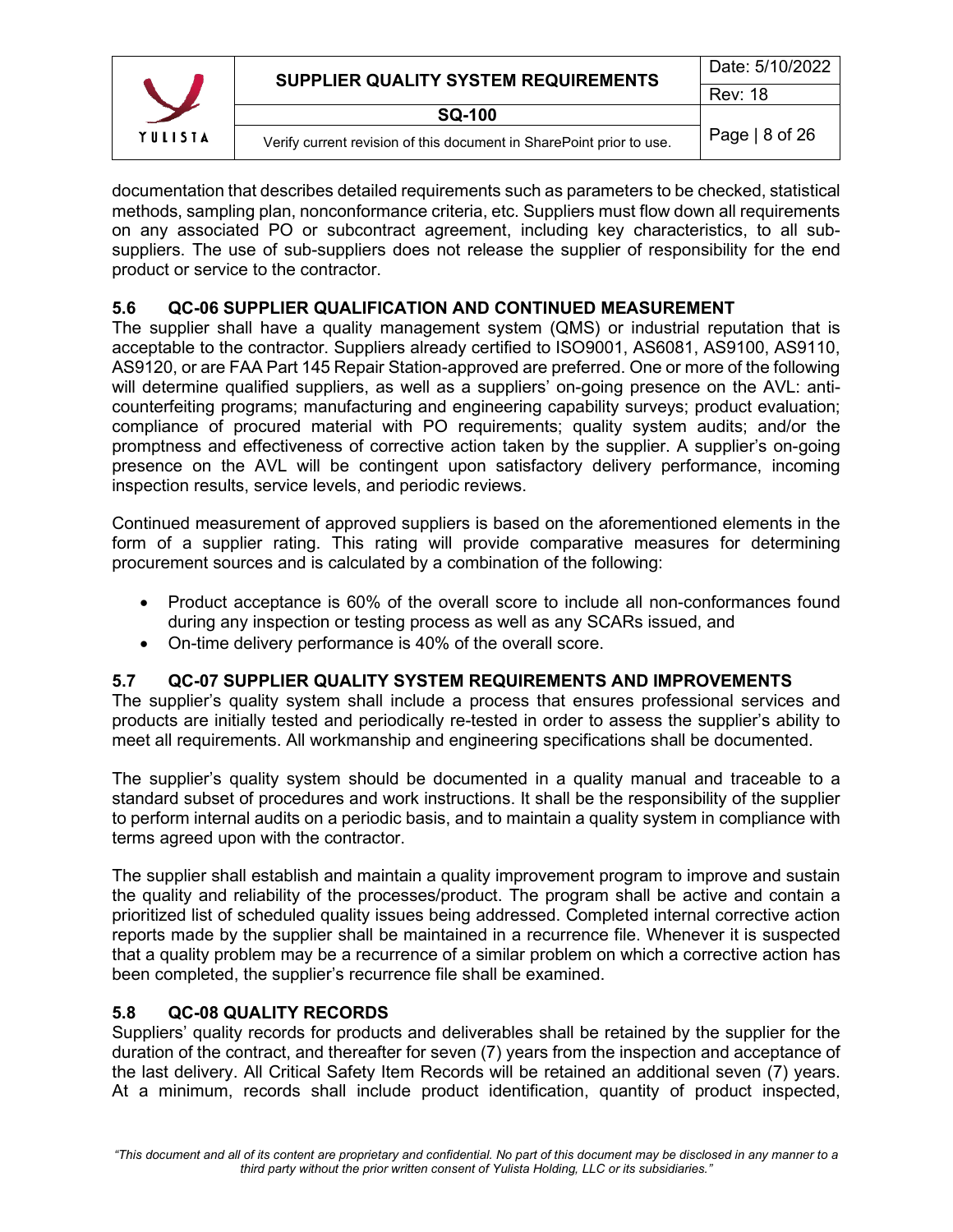

inspection procedures followed, inspector, tester, quality representative, date of inspection, and number, type, and severity of defects found. These records shall be sufficient to prove conformance to all applicable specifications and drawings. Upon request, these records shall be made available to the contractor within two (2) business days.

# <span id="page-8-0"></span>**5.9 QC-09 TRAINING**

Supplier personnel performing inspection, testing, assembly, integration and manufacturing shall be trained for the appropriate skill they are performing. When requested, records of such training shall be made available to the contractor. Additional personnel qualifications, if any, will be indicated on a PO.

# <span id="page-8-1"></span>**5.10 QC-10 CALIBRATION CONTROL**

The supplier's quality organization shall audit records and equipment to ensure that no "out-ofcalibration" equipment is being used during testing and inspection of products provided to the contractor. The supplier shall control the calibration of all measuring devices against certified standards traceable to the National Institute of Standards and Technology (NIST). The supplier shall notify the contractor's Purchasing Representative of any items found to be out of calibration that effect any product delivered to the contractor as soon as it is discovered including any time after delivery.

All test equipment shall be validated to assure that it has the accuracy and resolution to measure the parameters being tested. The test equipment shall maintain repeatability within its allowable tolerances. All calibration will be traceable to relevant and appropriate standards. Tools, gauges, test equipment, etc., that are inactive or that do not require calibration shall be so identified.

Supplier calibration control is subject to audit and review by a contractor quality representative.

# <span id="page-8-2"></span>**5.11 QC-11 CERTIFICATE OF CONFORMANCE (COC)**

# <span id="page-8-3"></span>5.11.1 GENERAL REQUIREMENTS

In order to assure conformity to the PO requirements, all deliveries to the contractor shall be accompanied by a certificate of conformance (CoC), with the exceptions noted in "Raw Materials" (below), and provided by an authorized member of the suppliers' quality management team. The CoC shall serve as written verification that all parts, materials, processes, and finished items to be supplied under this or any associated PO or subcontract have been inspected, tested, and found to comply with the requirements of the PO.

Revisions of referenced documents invoked by reference on the PO—such as military specifications (MIL-SPEC), military standards (MIL-STD), drawings, and specifications or other revision-controlled requirement documents—in effect as of the date of the PO.

A CoC from an original equipment manufacturer (OEM) or original component manufacturer (OCM) of a product can be used in lieu of a supplier's (i.e. distributor, etc.) CoC. The OEM / OCM must provide traceability to the item on the original PO (e.g. part number, MIL-SPEC or MIL-STD, NSN number, etc.).

Certificates of Conformance requirements: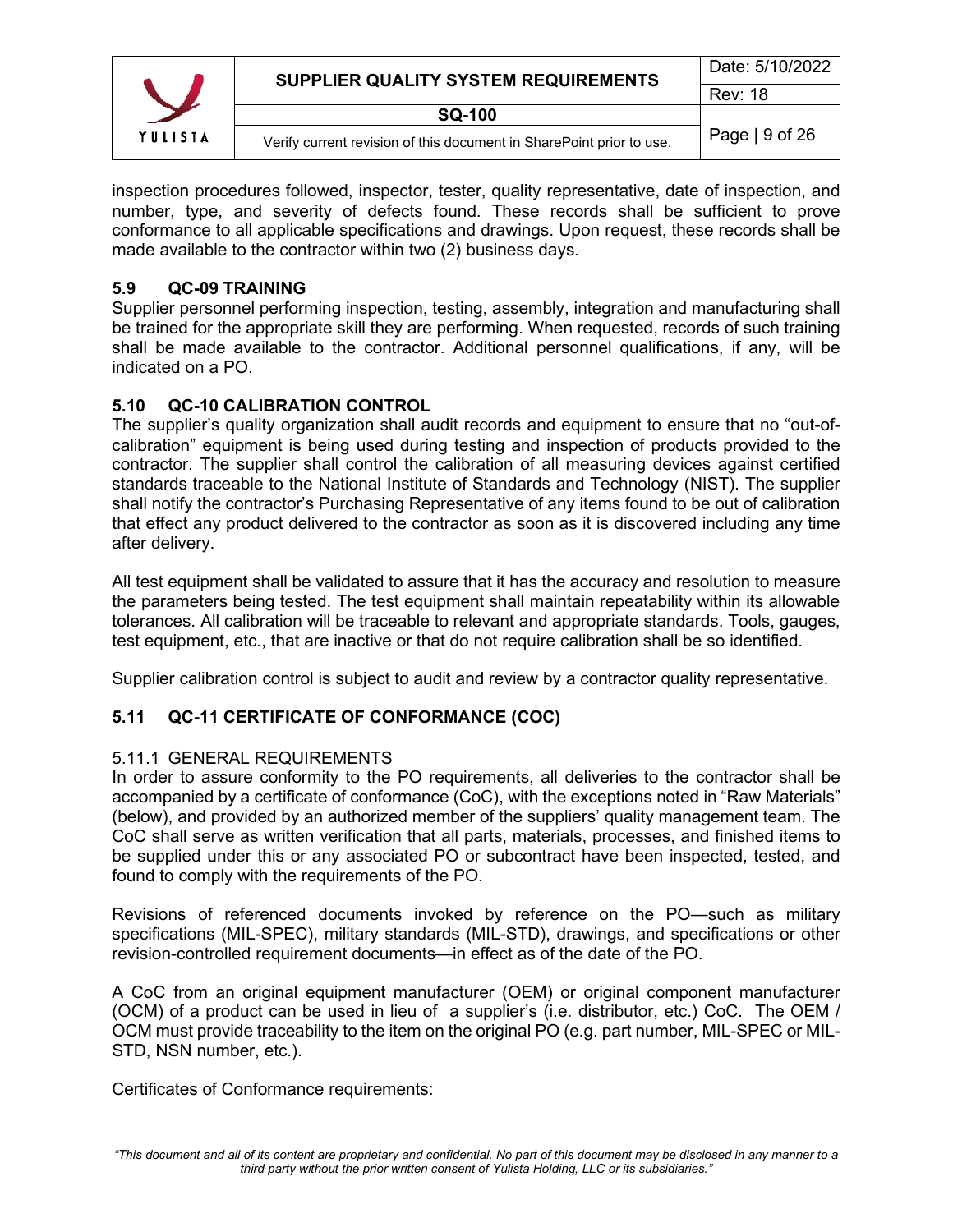|         | SUPPLIER QUALITY SYSTEM REQUIREMENTS                                 | Date: 5/10/2022 |
|---------|----------------------------------------------------------------------|-----------------|
|         |                                                                      | <b>Rev: 18</b>  |
|         | <b>SQ-100</b>                                                        |                 |
| YULISIA | Verify current revision of this document in SharePoint prior to use. | Page   10 of 26 |

- Supplier's name and address
- Purchase Order number, Yulista part number / Revision Number, OR a commercial OEM P/N, P/N. **Note**: When procuring to a manufacturer's P/N or Industry Specification (typically "commercial off-the-shelf" items), the Yulista P/N and Revision level are not required (typically build-to-print items or services).
- CoC must be legible.
- If a CoC includes a signature line or field, it must be signed by an authorized agent or include typed or printed name and dated. A QC stamp is acceptable.
- Any process or material certs must be tied to the CoC by a minimum of one of the following: lot number, P.O. number, or item serial number.

#### <span id="page-9-0"></span>5.11.2 ELECTRONICS ITEMS OR COMPONENTS

For active electronic components, the OCM certificate of authentication (COA) shall be provided unless the supplier is an authorized distributor. The CoC from an authorized distributor is acceptable as evidence the components are genuine when it states the supplier is an authorized distributor for the OCM, and states the components were obtained directly from the OCM or from supplier-manufacturer authorized channels and meet the PO requirements.

#### <span id="page-9-1"></span>5.11.3 SERVICES

Process Certifications (e.g. heat treating, plating, calibration, etc.): Attachments of supporting certificates must be tied to the CoC by using any combination of the following: An item's part number, Yulista PO number, item serial number, lot number, work order number and/or materials heat lot number. When tests are to be performed to an industry standard (e.g. ASTM, AS, MIL-STD, etc.), record the standard number and revision. The revision of the standard is to be the most current revision in effect at time of test.

#### <span id="page-9-2"></span>5.11.4 RAW MATERIALS

Wherever possible a Mill/Materials Test Report (MTR) should be provided for metals items in lieu of a CoC. An MTR—also referred to as a Certified Material Test Report, Metallurgical Test Report, Mill Test Certificate (MTC), Inspection Certificate, or Certificate of Test—shall certify the material's chemical and physical properties, and that it is in compliance with an international standards organization's specific standards.

The MTR will typically contain and certify the following:

- Product description: The metal product's alloy, temper, size, shape, and/or diameter specifications including thickness, width, and finish.
- Heat Number or Lots: The identifying heat code that describes the metal's origin, sometimes referred to as a lot number.
- Mechanical & Physical Properties: Strength, ductility, hardness, and/or elasticity.
- Chemical Properties: The chemical makeup of the metal alloy must fall within the required ranges.
- Additional Details: Country of melt and manufacture, ASTM / ASME standards compliance (the revision of the standard is to be the most current revision in effect at time of production and testing), special conditions to include customer specification codes.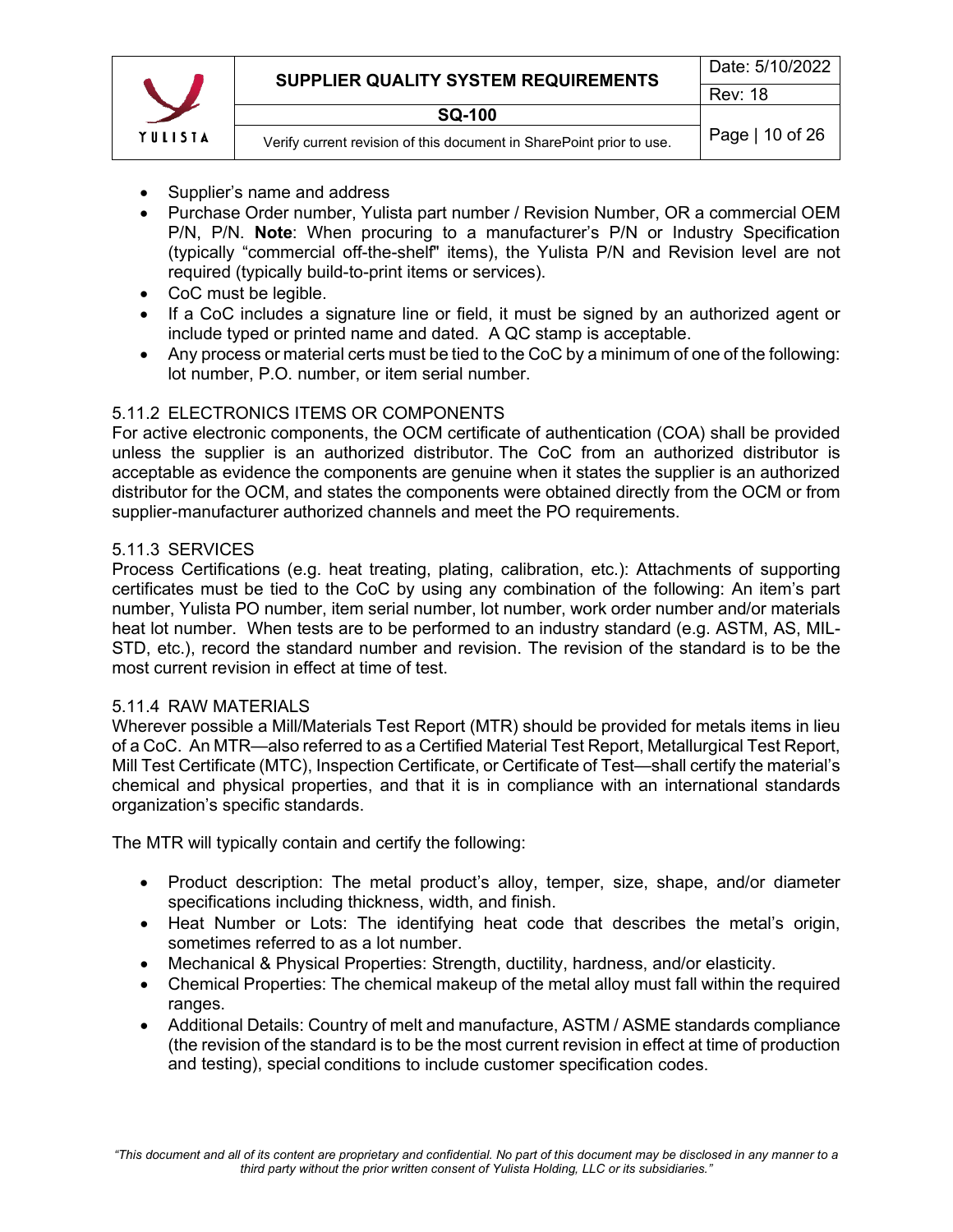|         | SUPPLIER QUALITY SYSTEM REQUIREMENTS                                 | Date: 5/10/2022 |
|---------|----------------------------------------------------------------------|-----------------|
|         |                                                                      | <b>Rev: 18</b>  |
|         | <b>SQ-100</b>                                                        |                 |
| YULISTA | Verify current revision of this document in SharePoint prior to use. | Page   11 of 26 |

The MTR or Material Certification must be tied to the packing slip by using any combination of the following: An item's material grade / part number or the materials heat lot number(s). When tests are to be performed to an industry standard (e.g. ASTM, AS, MIL-STD, etc.), record the standard number and revision.

Purchase orders for Metals items which are subject to the Specialty Metals Restriction under 10 U.S.C. 2533b, Public Law 107-107 Section 832, and Federal Acquisition Regulation Supplement (DFARS) 252.225-7008, 252.225-7009(a)(11) & 225.872-1: the PO will contain notes stating that the material(s) must be "DFARS Compliant". The supplier packing slip and/or MTR or Material Certification should clearly state compliance with this requirement. When the contractor furnishes material to the supplier, the supplier shall verify that the correct material has been received IAW the accompanying CoC, including material certifications, and/or drawings.

# <span id="page-10-0"></span>**5.12 QC-12 TRACEABILITY**

The supplier shall provide objective evidence of the quality of the item supplied, including manufacturing, assembly, inspection, test, and special process records. All records relating to special requirements, key characteristics, and critical safety items (CSIs) shall be clearly identified and traceable to the date and place of production, OEM, or OCM. Recorded evidence shall provide the degree of traceability required to enable subsequent verification of all aspects of material, manufacture, special processes, personnel certification, variability control charts, assembly, and inspection of critical characteristics (CCs).

## <span id="page-10-1"></span>**5.13 QC-13 INSPECTION AND TEST**

Each inspection or testing activity shall have documentation that describes detailed requirements such as parameters to be checked, statistical methods, sampling plan, nonconformance criteria, etc. The supplier is required to perform a final inspection before delivery to the contractor.

When required by a PO or Subcontractor Agreement, an inspection and test plan (ATP) for the control of articles furnished in accordance with this PO shall be prepared and specifically written to outline the product flow from receipt of materials through fabrication, assembly, and test operations. The plan defines the inspection points throughout the manufacturing sequence and describes what, where, and when inspections shall be implemented to control the product. Upon request, this plan will be available for review by the contractor's quality representative.

Inspection and testing results shall be recorded and analyzed using control charts or a similar technique, as appropriate, for the purpose of identifying problem areas and monitoring the effectiveness of the supplier's quality system.

When specified by the PO or contract, statistical process control (SPC) data, in supplier format, is required and should be submitted to the Purchasing Representative for contractor's Quality acceptance.

#### <span id="page-10-2"></span>**5.14 QC-14 FIRST PART INSPECTION**

When specified during the quote phase and when subsequently called out on the PO, the supplier shall submit a sample first item for dimensional and functional approval prior to making production item(s). The supplier shall notify the contractor at [YAISOURCEINSPECTIONREQUEST@YULISTA.COM](mailto:YAISOURCEINSPECTIONREQUEST@YULISTA.COM) when the item is ready for approval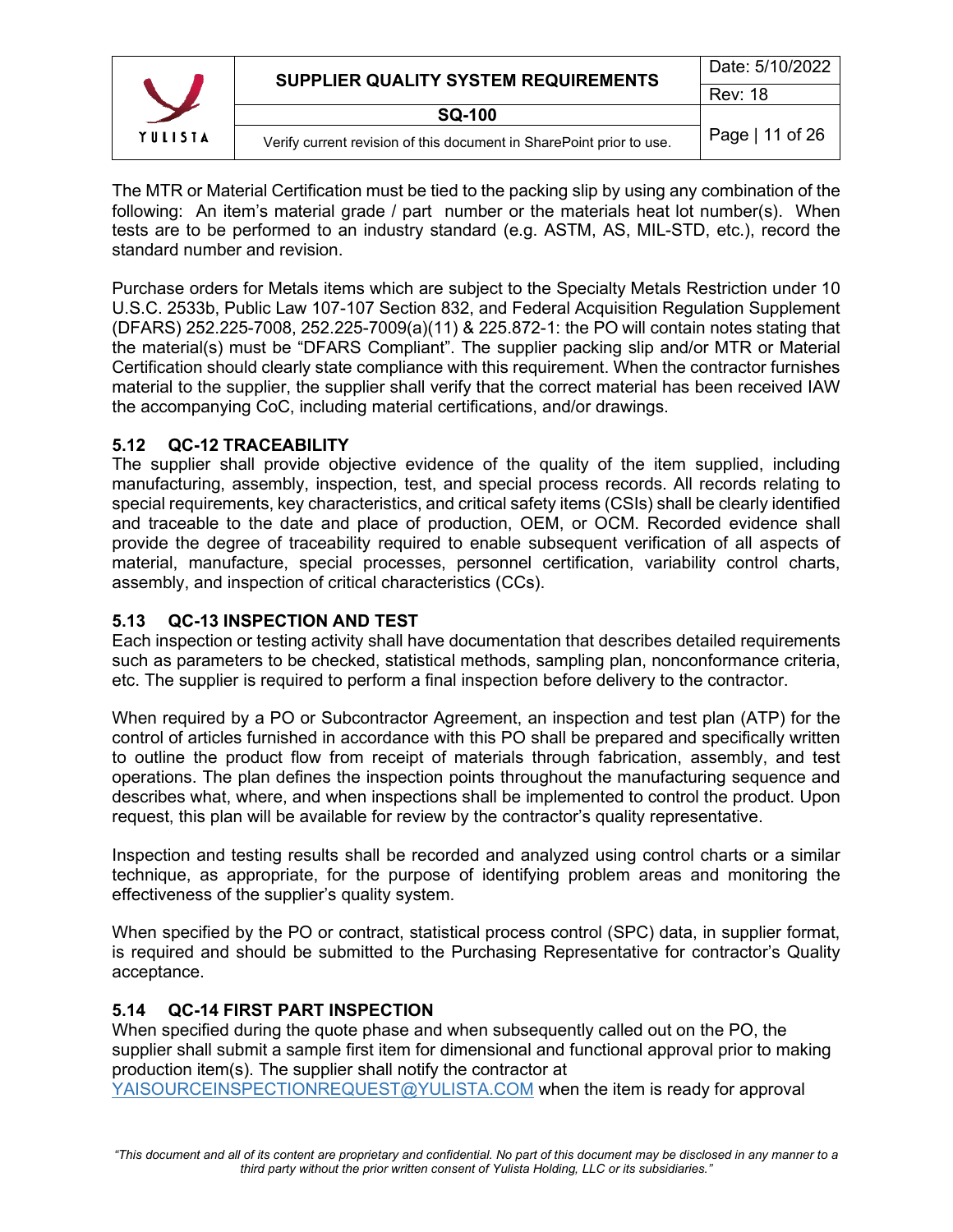

examination. Such examination may be conducted at the supplier's facilities or at the contractor's receiving inspection area.

## <span id="page-11-0"></span>**5.15 QC-15 FIRST ARTICLE INSPECTION REPORT**

First time shipment from a new (BTP) supplier will require FAI preapproval by supplier quality before the parts/material will be released for shipping to Yulista.

A **COMPLETE** First Article Inspection (FAI) Report is required for build-to-print items (BTP) under any of the following conditions:

- When a BTP item is being produced for the contractor for the first time; or
- When a BTP item has not been produced by the supplier within the previous 24 months; or
- When a BTP item has not been built to the current revision, a delta FAI is required; or
- When the manufacturing location for a BTP item has changed since a FAI was previously provided; *or*
- When specified by the PO.

Labels & Decals "ONLY" may use the same AS9102 form for multiple dash numbers on the same drawing. Each dash number shall be identified within the FAI.

*It is required that the supplier use AS9102 form for the FAI or another pre-approved format that is equivalent to the AS9102 standard. As an aid, the Supplier may use APPENDIX C: AS9102 FIRST ARTICLE INSPECTION CHECKLIST to complete the AS9102 form. A FAI contains complete traceability from the top level to any sublevel parts that the supplier is providing, to include any material certifications and testing reports provided by the contractor. The supplier may request an example of an approved FAI via the Purchasing Representative. Changes to the location of manufacturing, including sub-tier suppliers and outsourced processes, may require a FAI.* 

#### <span id="page-11-1"></span>**5.16 QC-16 SOURCE INSPECTION**

A source inspection is an inspection conducted by the contractor's quality representative at the supplier's location. The purpose of a source inspection is to assist the supplier in determining conformance with the PO and the specification requirements. Source inspection neither guarantees final acceptance nor does it relieve the supplier of the responsibility to furnish an acceptable deliverable.

When source inspection is specified by the PO, the supplier shall notify the contractor at [YAISOURCEINSPECTIONREQUEST@YULISTA.COM](mailto:YAISOURCEINSPECTIONREQUEST@YULISTA.COM) no later than three (3) business days prior to final inspection or testing of the PO deliverables, to ensure the availability of the contractor's quality assurance representative who will be present to witness the inspection/test.

Although source inspection may not be specified on a PO, the contractor reserves the right to impose source inspection, at the discretion of the contractor's supplier quality group, when risk mitigation and/or expedience is deemed necessary.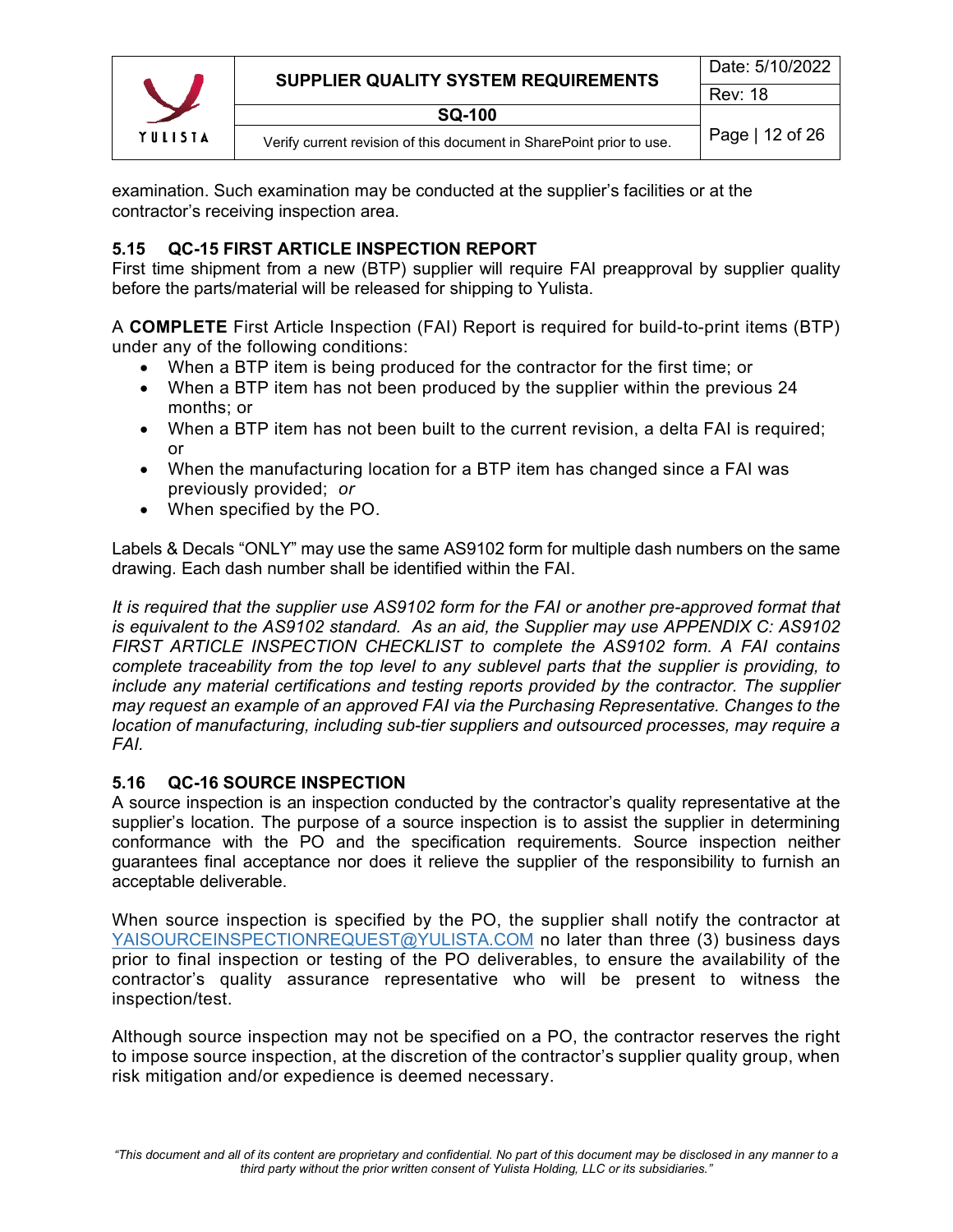|         | SUPPLIER QUALITY SYSTEM REQUIREMENTS                                 | Date: 5/10/2022 |
|---------|----------------------------------------------------------------------|-----------------|
|         |                                                                      | <b>Rev: 18</b>  |
|         | <b>SQ-100</b>                                                        |                 |
| YULISIA | Verify current revision of this document in SharePoint prior to use. | Page   13 of 26 |

## <span id="page-12-0"></span>**5.17 QC-17 HANDLING, STORAGE, PACKAGING AND DELIVERY**

The supplier's packing sheet and invoices are to reflect the same military specification (MIL-SPEC) and supplier's part numbers listed on the PO or subcontractor agreement.

Materials are to be shipped in containers in keeping with good commercial practices to preclude any damage or loss incurred during shipping and storage. Materials in boxes shall be shipped in boxes rated for the weight contained. Where the possibility of spoilage exists, items in storage shall be date stamped, coded, etc., and used on a first in - first out (FIFO) basis.

Areas used for handling, storage, packaging, inspection, and test of products or services shall be clean, safe, and well organized to ensure that they do not adversely affect quality or personnel performance. The transporting of material shall be such as to avoid damage to the material and/or installed/completed equipment. Each container should have a consistent number of parts except the final container, which may have a quantity difference. Each container shall be identified with the part number, revision, and quantity.

#### <span id="page-12-1"></span>**5.18 QC-18 PART IDENTIFICATION**

All items supplied to the contractor shall be identified with complete nomenclature and part numbers in accordance with MIL-STD-130 - Identification Marking of U.S. Military Property, or as specified. Reference paragraphs 5.3.1 through 5.3.7 of the standard.

#### <span id="page-12-2"></span>**5.19 QC-19 CRITICAL SAFETY ITEMS (CSI) AND LIMITED LIFE**

For all critical and limited life items, the date of manufacture or shelf life must be supplied with each limited life item. Limited life items provided to the contractor must have a minimum of 50% of their shelf life remaining upon delivery. The shelf life requirement may be waived if the product will be used before the shelf life expiration date has passed.

All records relating to CSIs shall be clearly identified and traceable to the date and place of production, including the OEM or OCM. The requirements of AS9017 apply to this requirement. Maintenance and Overhaul efforts are required to be IAW QE-STD-2 and AMCOM Regulation 702-7, which requires for maintenance of accurate and complete Component Removal and Repair/Overhaul (e.g., DA Form 2410, etc.) tracking information on tracked CSIs.

# <span id="page-12-3"></span>**5.20 QC-20 DESIGN CONTROL AND TECHNICAL DATA PACKAGES (TDP)**

For technical data packages (TDPs) such as drawings, the supplier shall establish a process to monitor and review for quality content, errors, and errors per sheet in accordance with requirements specified in Supplier Technical Data Package Requirements. Appendix B contains additional requirements of suppliers providing TDPs.

#### <span id="page-12-4"></span>**5.21 QC-21 FOREIGN OBJECT DAMAGE (FOD)**

Material supplied to the contractor shall be manufactured in an environment free of foreign objects, and shall be free of foreign objects upon delivery. The supplier shall have provisions for the prevention of foreign object damage (FOD) and have a course of action to implement in the event it does occur. The supplier will ensure personnel are trained and evaluated on knowledge, awareness, and responsibilities associated with FOD control, prevention, and reporting procedures.

# <span id="page-12-5"></span>**5.22 QC-22 COUNTERFEIT AVOIDANCE PLAN**

*"This document and all of its content are proprietary and confidential. No part of this document may be disclosed in any manner to a third party without the prior written consent of Yulista Holding, LLC or its subsidiaries."*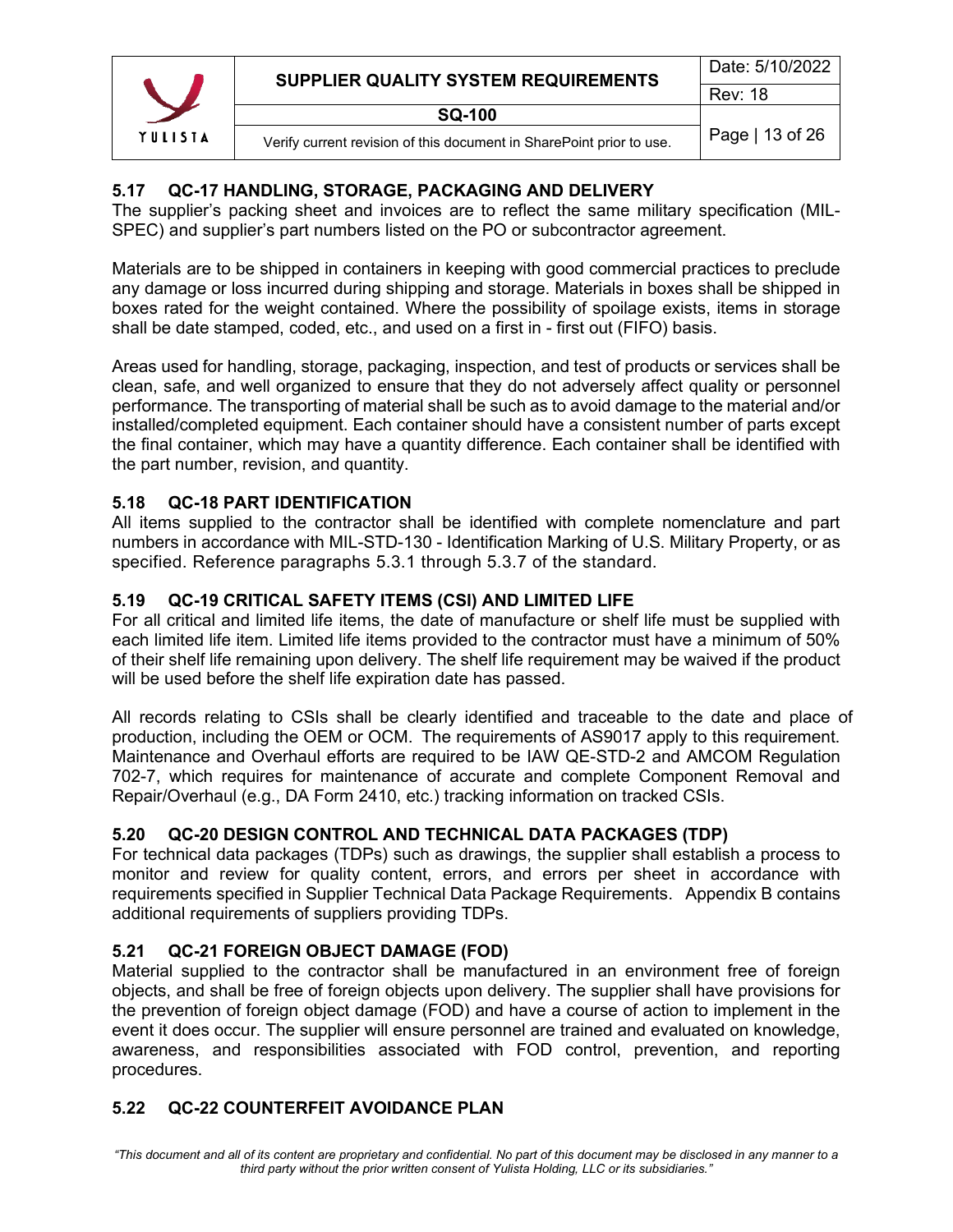|         | SUPPLIER QUALITY SYSTEM REQUIREMENTS                                 | Date: 5/10/2022 |  |  |
|---------|----------------------------------------------------------------------|-----------------|--|--|
|         |                                                                      | <b>Rev: 18</b>  |  |  |
|         | <b>SQ-100</b>                                                        |                 |  |  |
| YULISIA | Verify current revision of this document in SharePoint prior to use. | Page   14 of 26 |  |  |

The supplier shall have a documented plan to control, detect, and avoid supplying counterfeit electronic components, ferrous and non-ferrous metals/raw materials, as well as paint, primers and composite materials to the contractor. The supplier shall immediately notify the contractor via the Purchasing Representative of any suspect counterfeit or fraudulent parts or material that may have been used in product delivered to the contractor.

# <span id="page-13-0"></span>**5.23 QC-23 ELECTRONIC COMPONENTS**

The contractor will not accept electronic components from suppliers that are under a "Stop Shipment Order" as determined by the Government Industry Data Exchange (GIDEP).

Distributors of electronic components that are authorized by an OCM or OEM shall provide full traceability back to the manufacturer, including lot/date code, and include a copy of the component manufacturer's CoC with each delivery. Independent distributors or brokers not authorized by an OCM must also provide traceability back to the manufacturer, and include a copy of the OCM's CoC with each delivery. If the manufacturer's CoC cannot be provided, the components must be tested IAW AS6081 Fraudulent/Counterfeit Electronic Parts: Avoidance, Detection, Mitigation, and Disposition or CCAP-101 Counterfeit Components Avoidance Program - Distributors to assure authenticity. The distributor must provide these results before delivery to the contractor via the Purchasing Representative.

When purchasing electronic components for the contractor, the supplier shall follow the below order of preference:



Electrostatic discharge (ESD) protection shall comply with ANSI/ESD S20.20, as applicable.

Static sensitive parts will be packed in a conductive frame or with leads inserted in conductive elastomer or foam to protect them against electrical charges. External labels shall identify the package on at least two sides as containing static sensitive devices. ESD protection shall comply with American National Standards Institute (ANSI) / Electronic Static Discharge (ESD) S20.20, as applicable. Packaging, and marking, must allow for the administration of FIFO inventory control. It is preferred that all suppliers separate and identify lots containing multiple date codes. Product marking shall be in accordance with drawing requirements and MIL-STD-130 - Identification Marking of U.S. Military Property. Reference paragraphs 5.3.1 through 5.3.7 of the standard.

Electronic components being procured are exempt from "lead-free" Restriction of Hazardous Substances directive (RoHS) being pursued by commercial entities. Components that have part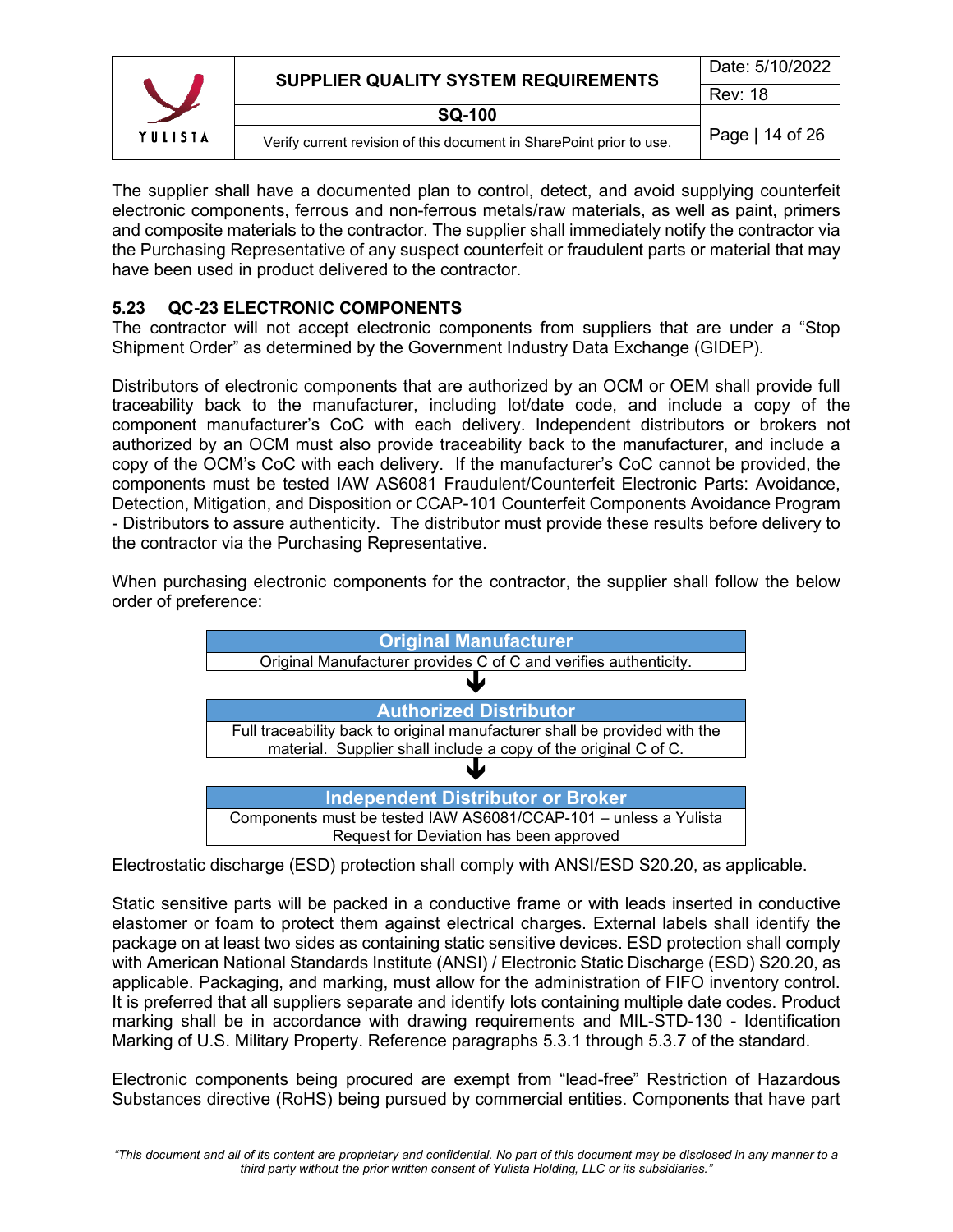|         | SUPPLIER QUALITY SYSTEM REQUIREMENTS                                 | Date: 5/10/2022 |
|---------|----------------------------------------------------------------------|-----------------|
|         |                                                                      |                 |
|         | <b>SQ-100</b>                                                        |                 |
| YULISIA | Verify current revision of this document in SharePoint prior to use. | Page   15 of 26 |

finishes (Leads, Packaging, or Contents) greater than 95% tin (Sn) shall contain at least 3% lead (Pb). All components that require soldering shall conform to IPC J-STD-002 requirements for solderability. Components that require tinning shall be tested and certified to IPC/EIA J-STD-002 Section 4.3.1 Test "E" Wetting Balance Test (Leaded Components); Section 4.3.2 Test "F" Wetting Balance Test (Leadless Components); and IPC/EIA J-STD-013 Implementation of Ball Grid Array and Other High Density Technology Outlines for Ball Grid Arrays (BGA). When components are available only from "Lead Free" sources the contractor shall obtain government approval for each task order/delivery order prior to proceeding. Lead-free risk analysis and mitigation strategies for the design in question may be required prior to approval.

# <span id="page-14-0"></span>**5.24 QC-24 PRINTED CIRCUIT BOARDS (PCBS)**

Raw material deliveries shall also be compliant with the Counterfeit Avoidance section of this document.

Base materials of PCBs shall comply with IPC-4101, IPC-4104, IPC-4202, IPC-4203 and IPC-4204. Copper foils shall comply with IPC-4562.

Qualifications for PWBs shall comply with IPC-6011, IPC-6012, IPC-6013, and IPC-6017. Solder mask shall comply with IPC-SM-840.

Acceptability of PCBs shall comply with IPC-A-600. Repair of PCBs shall comply with IPC-7711 and IPC-7721.

# <span id="page-14-1"></span>**5.25 QC-25 CIRCUIT CARD ASSEMBLIES (CCAS)**

All CCAs shall be functionally tested and the test report(s) provided with each shipment. This requirement is mandatory unless a waiver is granted in writing from the contractor. Certification workmanship standards shall comply with IPC J-STD-001 Class 3 and IPC-A-610 Class 3. The supplier will default to Class 3 requirements if the class is not otherwise specified on the PO or other Yulista supplied documents.

All electronic grade solder alloys used on CCAs shall conform to IPC J-STD-006 and shall contain at least 36% lead (Pb) unless otherwise approved via the Yulista Request for Deviation Process. Flux and paste shall comply with IPC J-STD-004, and IPC J-STD-005 respectively.

Solderability of CCAs shall comply with IPC J-STD-002 and IPC J-STD-003.

Stenciling of CCAs for surface mount components shall comply with IPC-7525.

Conformal coating of CCAs shall use materials that comply with IPC-CC-830C using IPC-HDBK-830A for guidance in selection and applied IAW IPC-A-610G.

#### <span id="page-14-2"></span>**5.26 QC-26 WORKMANSHIP GUIDELINES FOR ELECTRICAL BOX ASSEMBLIES AND WIRING HARNESSES**

This section is intended to communicate workmanship guidance to suppliers for assembling and inspecting electrical box build hardware assemblies and wire harness assemblies supplied to the contractor. This includes adherence to contractor TDP requirements as well as all applicable military, aerospace, and other acceptable standards. The intent is to address the general requirements for stress relief, wire breakout and securing, wire routing, required service loops to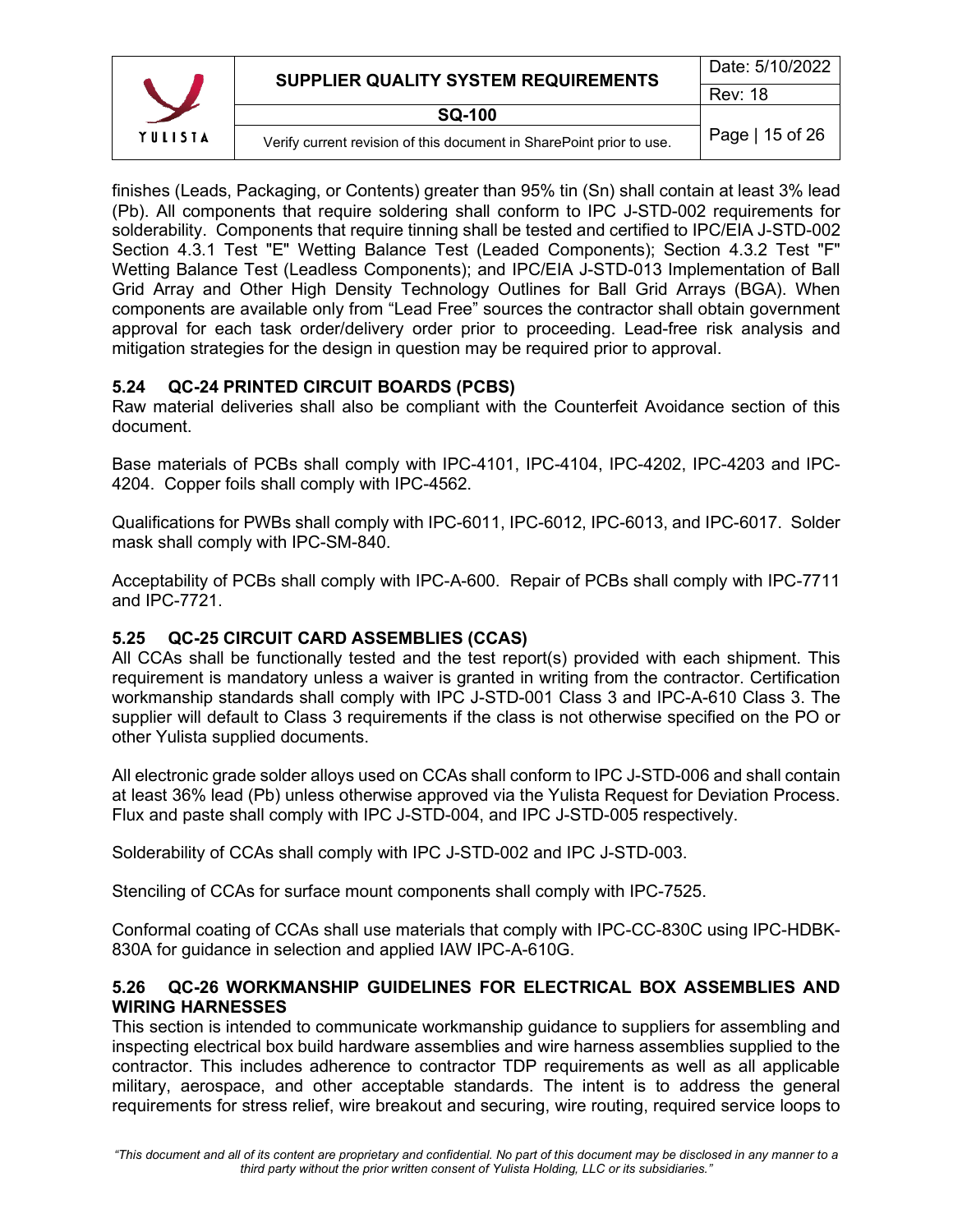

eliminate the potential for chafing, solder sleeves, and numerous additional aspects of acceptable assembly techniques.

Default workmanship requirements are defined in SAE-AS50881D. For areas not addressed by this guideline, IPC/WHMA-A-620, Class 3 requirements become the rule. IPC/WHMA-1-620 sets standards and practices not only for cable and wire harness assembly, but for inspection as well.

# <span id="page-15-0"></span>**5.27 QC-27 PAINT, PRIMER AND COATINGS**

The contractor will only accept paint, primer, and coatings that are manufactured to military specifications (MIL-SPEC) from qualified product database (QPD) approved manufacturers, as determined by the QPD. The QPD database must be accessed (http:/[/qpldocs.dla.mil\)](http://qpldocs.dla.mil/) to verify that the correct combination of color/type/class, etc. is approved, and a manufacturer for this combination must be used. The QPD-approved manufacturer must be identified on all quotes and material certifications. The supplier is responsible for passing contractor MIL-SPEC purchase requirements to all sub-suppliers, including the OEM. The CoC for all QPD managed MIL-SPEC items must include the original manufacturer of the product.

Suppliers providing painting and finishing services that include chemical agent resistant coating (CARC) paint and/or coatings will complete testing requirements in accordance with (IAW) MIL-DTL-53072 CARC System Application Procedures and Quality Control Inspection. This requirement will be applied to all drawings that call for CARC painting and/or coating, regardless of the source or owner of the drawing.

Paint, primer, and coating deliveries shall also be compliant with the Counterfeit Avoidance section of this document and are subject to audit and review by a contractor quality representative.

#### <span id="page-15-1"></span>**5.28 QC-28 RAW MATERIAL**

All raw material, as well as material to be used for build-to-print or modification projects must be identified per the applicable specification including: plates, bars, extrusions, sheets of aluminum, steel, or other material. The material shall be marked with material type and PO number in indelible ink.

Raw material deliveries shall be accompanied by a material test report (MTR) to provide evidence that the material used meets the requirements of the drawing. MTRs are required and shall contain a chemical and physical test report, including actual test results from samples representative of the material shipped under this or any associated PO or Subcontract Agreement.

For raw materials identified as a significant operational risk, additional validation is required. Yulista validates the accuracy of accompanying material test reports via outsourcing to an AVLapproved testing supplier.

Raw material MTRs/deliveries shall also be compliant with the Counterfeit Avoidance section of this document.

#### <span id="page-15-2"></span>**5.29 QC-29 HAZARDOUS MATERIAL (HAZMAT)**

All material requiring a safety data sheet (SDS) shall be in compliance with the Globally Harmonized System for Hazard Communication (GHS) in accordance with The Occupational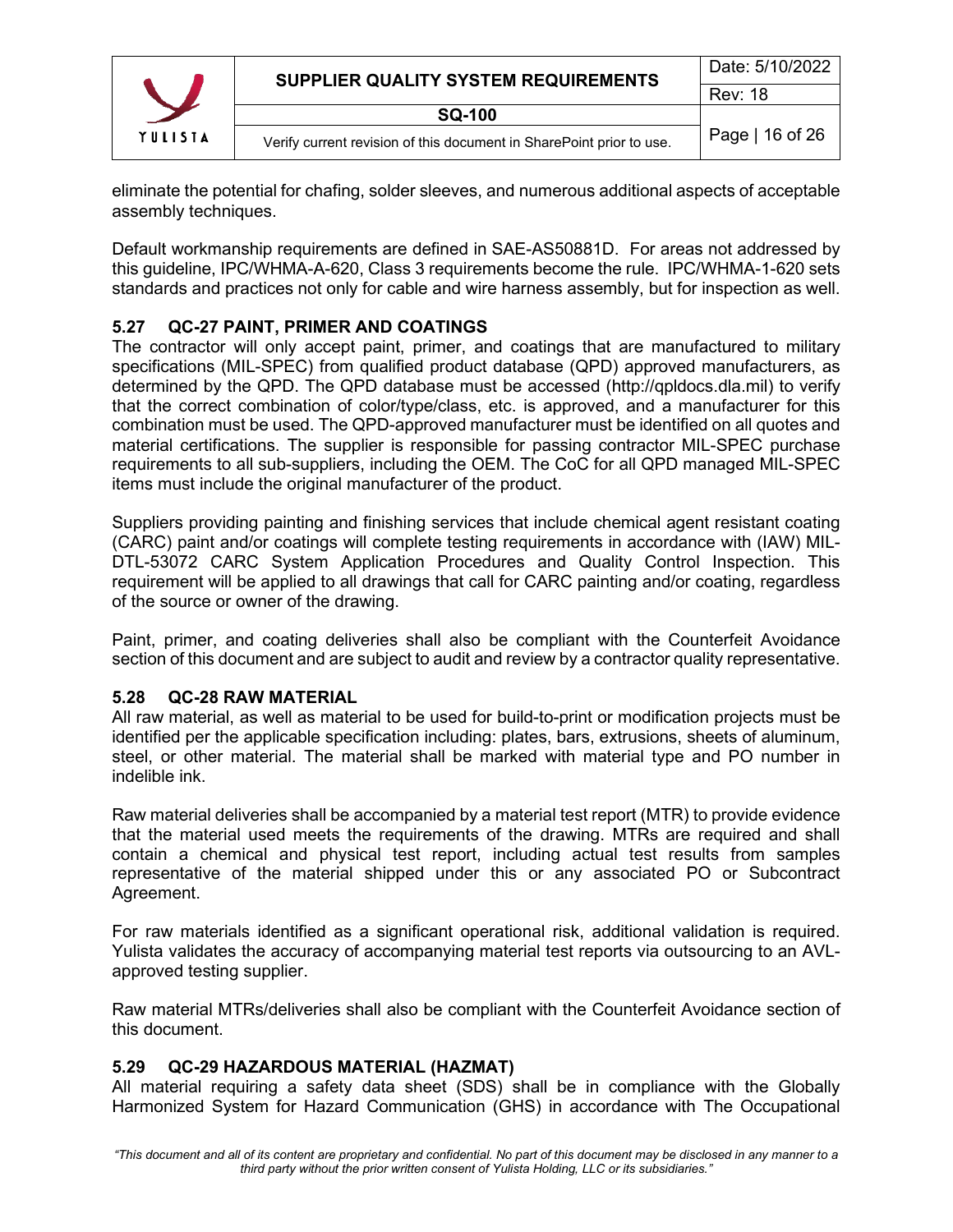

Safety and Health Administration (OSHA) Hazard Communication Standard 29 CFR 1910.1200 which requires a "downstream flow" of information, addressed as "FAX on Demand" described requirements of the regulation as stated in 1910.1200 paragraphs (g) (6) (i) thru (g) (7) (vii) of the standard.

Suppliers shall not use any Class 1 ozone-depleting chemical/ozone-depleting substance (ODC/ODS) identified at the manufacture, or in support of items required by the contractor unless a waiver is obtained from the Government via the contractor's Purchasing Representative (Buyer).

All suppliers support service activities shall be in compliance with applicable federal, state, and local environmental laws and regulations.

#### <span id="page-16-0"></span>**5.30 QC-30 WELDING**

Unless otherwise specified on the PO, Statement of Work (SOW), or drawing, all areas to be welded shall meet the welding requirements defined in ANSI and American Welding Society (AWS) Structural Welding Code, as applicable. Supplier welding processes are subject to audit and review upon notice by the contractor quality representative.

#### <span id="page-16-1"></span>**5.31 QC-31 SUPPLIER CORRECTIVE ACTION REQUEST (SCAR)**

SCARs are issued to suppliers in order to determine the root cause of defectives received by the contractor. The SCAR response will include root cause investigation, corrective action(s), and long-term corrective action(s) to prevent a recurrence of the root cause. The response must include verification and validation of all corrective actions and supporting documents. SCAR responses are due within 14 calendar days. Extensions may be granted if the circumstances warrant an extension. The extension must be requested in writing from the contractor's Supplier Quality Department prior to the SCAR due date and shall include justification for the extension request.

#### <span id="page-16-2"></span>**5.32 QC-32 MATERIAL RETURN TO SUPPLIER REQUIREMENTS:**

When a Return Material Authorization (RMA) from a supplier is issued by a supplier the following are required:

- Ship to address with contact person (if applicable).
- Method of shipping (FEDEX, UPS account number, etc.)
- A copy of the contractor nonconforming material report (NCR) will be included with the returned material.

# <span id="page-16-3"></span>**5.33 QC-33 AVIATION ELECTRONICS SYSTEMS EQUIPMENT**

Aviation Electronic Systems Equipment/LRUs listed in TB 1-1500-341-01 that contain software are required to submit a DA Form 2410s showing the software version whenever the equipment is gained/lost to the Army inventory, installed on an aircraft, removed from an aircraft, repaired, or the software is upgraded. SCPs should contain an automated DA Form 2410s Program to assist in completing and submitting the DA Form 2410s upon completion of the upgrade process. They also have to be entered on the DA Form 2408–5.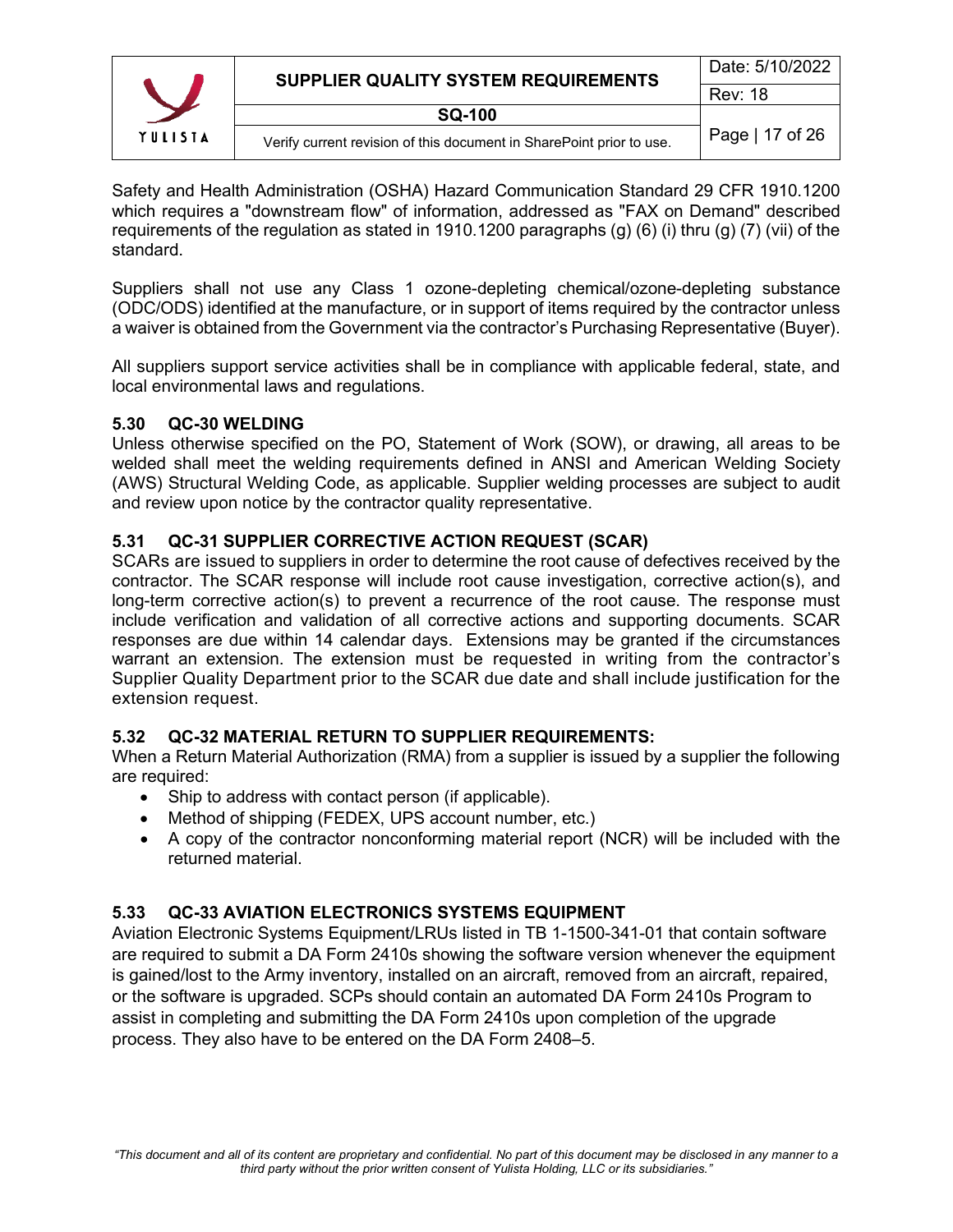

# <span id="page-17-0"></span>**6.0 REFERENCED DOCUMENTS**

| 29 CFR 1910.1200                                       | <b>OSHA Hazard Communication Standard</b>                                                                                        |  |  |  |  |
|--------------------------------------------------------|----------------------------------------------------------------------------------------------------------------------------------|--|--|--|--|
| <b>ANSI</b>                                            | American National Standards Institute                                                                                            |  |  |  |  |
| American Welding Society (AWS) Structural Welding Code |                                                                                                                                  |  |  |  |  |
| AS5553                                                 | Fraudulent/Counterfeit Electronic Parts: Avoidance, Detection,<br>Mitigation, and Disposition                                    |  |  |  |  |
| AS6081                                                 | Fraudulent/Counterfeit Electronic Parts: Avoidance, Detection,<br>Mitigation, and Disposition - Distributors                     |  |  |  |  |
| AS6174                                                 | Counterfeit Materiel; Assuring Acquisition of Authentic and<br><b>Conforming Materiel</b>                                        |  |  |  |  |
| AS9100                                                 | Quality Management Systems: Aviation, Space & Defense<br>Organizations                                                           |  |  |  |  |
| AS9102                                                 | First Article Inspection (FAI) Report Requirements                                                                               |  |  |  |  |
| AS9110                                                 | Aerospace - QMS Requirements for Maintenance Organizations                                                                       |  |  |  |  |
| AS9120                                                 | Quality Management Systems - Aerospace Requirements for<br><b>Distributors</b>                                                   |  |  |  |  |
| <b>ANSI/ESD S20.20</b>                                 | Electronic Static Discharge S20.20, Protection of Electrical and<br>Electronic Parts, Assemblies and Equipment                   |  |  |  |  |
| FAR 52.246-2                                           | <b>Contractor Inspection Requirements</b>                                                                                        |  |  |  |  |
| FAR 52.245-1                                           | <b>Government Property</b>                                                                                                       |  |  |  |  |
| FAR 52.245-2                                           | <b>Government Property (Fixed Price Contracts)</b>                                                                               |  |  |  |  |
| FAR.52.245-4                                           | <b>Government Furnished Property (Short Form)</b>                                                                                |  |  |  |  |
| FAR.52-245-5                                           | Government Property (Cost Reimbursement, Time and Material,                                                                      |  |  |  |  |
|                                                        | or Labor Hour Contracts)                                                                                                         |  |  |  |  |
| <b>IPC-A-600</b>                                       | <b>Acceptability of Printed Boards</b>                                                                                           |  |  |  |  |
| IPC/WHMA-A-620                                         | Class 3 Requirements and Acceptance for Cable and Wire<br><b>Harness Assemblies</b>                                              |  |  |  |  |
| <b>IPC J-STD-001</b>                                   | Class 3 Requirements for Soldered Electrical and Electronic<br><b>Assemblies</b>                                                 |  |  |  |  |
| <b>ISO9001</b>                                         | <b>Quality Management System</b>                                                                                                 |  |  |  |  |
| IPC J-STD-002                                          | Solderability Tests for Component Leads, Terminations, Lugs,<br><b>Terminals and Wires</b>                                       |  |  |  |  |
| <b>IPC J-STD-006</b>                                   | Requirements for Electronic Grade Solder Alloys and Fluxed and<br>Non-Fluxed Solid Solders for Electronic Soldering Applications |  |  |  |  |
| <b>MIL-DTL-53072</b>                                   | <b>CARC System Application Procedures and Quality Control</b><br>Inspection                                                      |  |  |  |  |
| MIL-STD-130                                            | Identification Marking of U.S. Military Property                                                                                 |  |  |  |  |
| <b>QPD</b>                                             | Qualified Product Database http://qpldocs.dla.mil                                                                                |  |  |  |  |
| SOP-MFR-07                                             | <b>Yulista Wire Harness Assembly</b>                                                                                             |  |  |  |  |
| YM-PURCoC-01                                           | <b>Yulista Code of Conduct</b>                                                                                                   |  |  |  |  |
|                                                        | Yulista Supplier Technical Data Package Requirements (Appendix B)                                                                |  |  |  |  |

#### <span id="page-17-1"></span>**7.0 FORMS & RECORDS**

| <b>YF-4.2.1-01, Appendix A</b>   Yulista Supplier Deviation Request |  |
|---------------------------------------------------------------------|--|
|---------------------------------------------------------------------|--|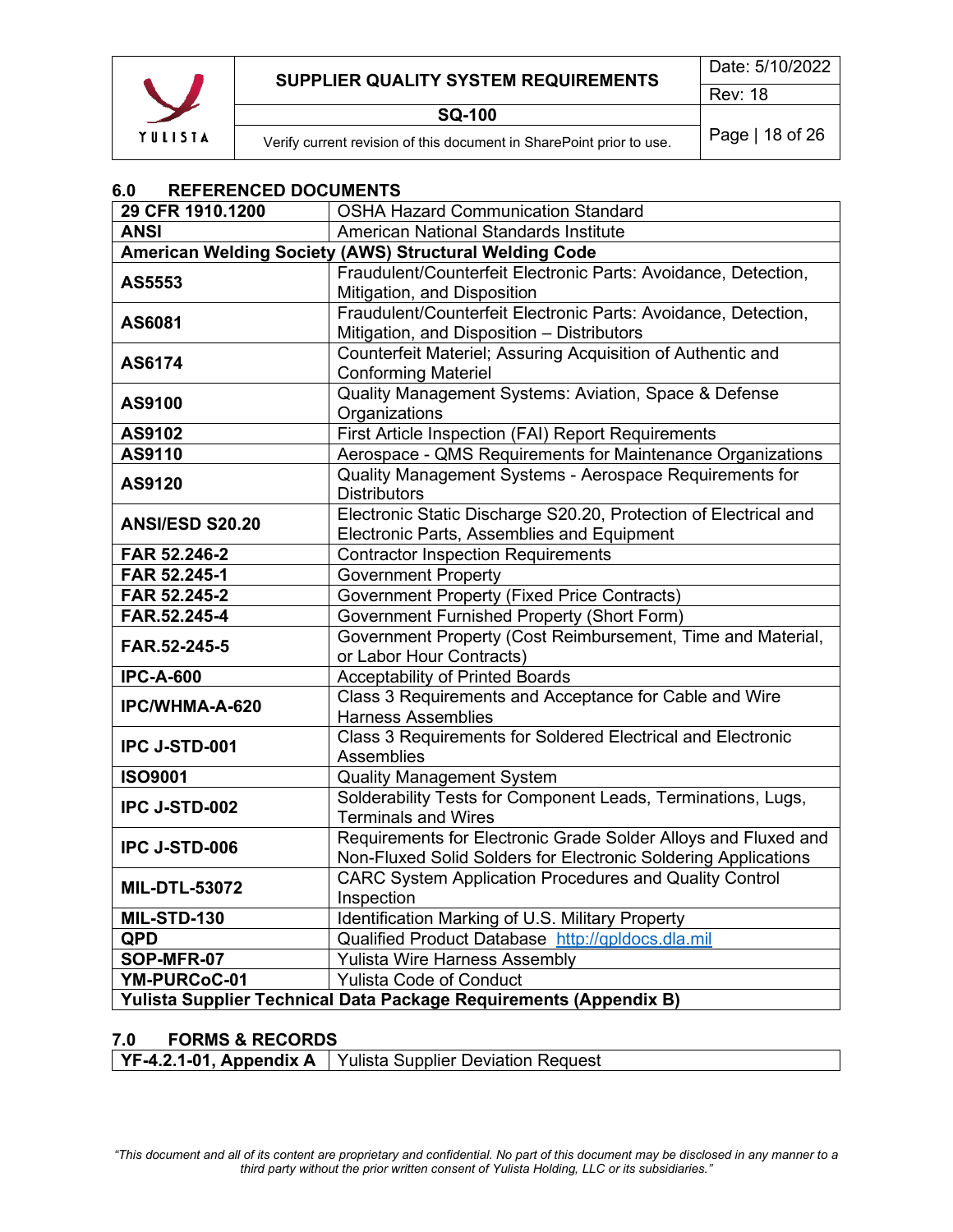

#### <span id="page-18-0"></span>**8.0 RECORD OF REVISIONS**

| <b>Date</b>              | <b>Revision</b> | <b>Description of Changes</b>                                                                                                                                                                                                                                                                                                                                                                                                                                                                                     |
|--------------------------|-----------------|-------------------------------------------------------------------------------------------------------------------------------------------------------------------------------------------------------------------------------------------------------------------------------------------------------------------------------------------------------------------------------------------------------------------------------------------------------------------------------------------------------------------|
| 10/9/2013                | IR.             | Initial release                                                                                                                                                                                                                                                                                                                                                                                                                                                                                                   |
| $6/30/2014$ –<br>10/1/17 | $1 - 9$         | Detailed information on revisions prior to three years ago<br>can be found in previous revisions of this document, located<br>in the Master Files of the Yulista QMS/SharePoint Site.                                                                                                                                                                                                                                                                                                                             |
| 4/24/18                  | 10              | Added link to detailed ethical requirements. Detailed<br>further requirements for FAI. Added requirements for CFM.<br>Added purchasing order requirements for electronic<br>components.                                                                                                                                                                                                                                                                                                                           |
| 11/5/18                  | 11              | Section QC-19: Added references to AS9017 and QE-STD-2<br>in QC-19 for Critical Safety Items.                                                                                                                                                                                                                                                                                                                                                                                                                     |
| 12/26/18                 | 12              | Added cover page. Moved revision page to front of<br>document. Moved page containing referenced documents.<br>Added CSI requirement to QC-08. Added additional<br>verbiage to allow for acceptance of suppliers' COC. Added<br>verbiage to aid clarification. Added CCAP-101 as an<br>alternate to AS6081 and reworded section QC-23. Added<br>sections QC-24, QC-25 (added test requirement) and QC-<br>26. Deleted Appendix C and added a reference to this<br>information in QC-26. Updated table of contents. |
| 2/27/19                  | 13              | Added QC-31 Supplier Corrective Action Request (SCAR)<br>to advise suppliers of the 14 calendar day due date and<br>advice of extension request process.                                                                                                                                                                                                                                                                                                                                                          |
| 3/11/19                  | 14              | Added QC-15 update - FAI documentation approval by<br>SQA. Added (QC-23 solderability testing requirements.<br>Added QC-32 Material Return to Supplier Requirements                                                                                                                                                                                                                                                                                                                                               |
| 6/10/19                  | 15              | QC-01, Added text referencing pre-finish prep application.<br>QC-15 Added first piece call out during the quote phase. QC-<br>28 Added verbiage detailing additional third-party MTR<br>validation requirement. Deleted "The material shall be<br>marked with material type and PO number in indelible ink."                                                                                                                                                                                                      |
| 16                       | 04/07/2021      | Updated the following sections:<br>5.6 Updated rating methodology<br>5.8 Updated record retention requirements<br>5.11 Added language specific to labels and decals<br>5.15.1 Removed<br>5.19 Updated CSI requirements<br>5.25 Added language in regards to conformal coating<br>5.32 Removed requirement pertaining to shipment of<br>returned items<br>Appendix A reflects revision to YF-4.4.0-02<br>Appendix B Grammatical edits made                                                                         |
| 17                       | 10/12/2021      | Defined applicable clause to supplier type. Also<br>modified                                                                                                                                                                                                                                                                                                                                                                                                                                                      |

*"This document and all of its content are proprietary and confidential. No part of this document may be disclosed in any manner to a third party without the prior written consent of Yulista Holding, LLC or its subsidiaries."*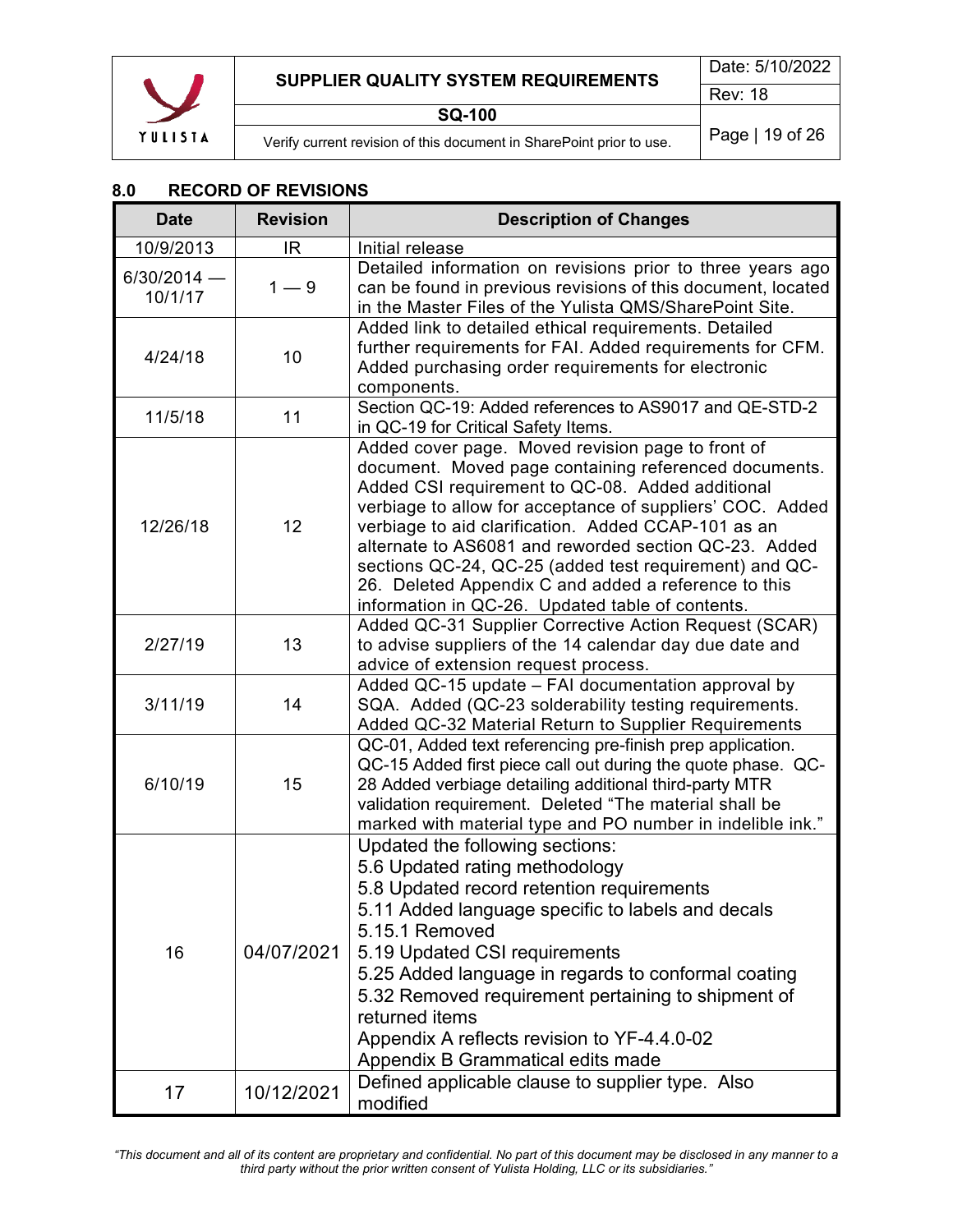

# **SUPPLIER QUALITY SYSTEM REQUIREMENTS**

|    | 5.11 C of C language<br>5.15 First Article to address requirements for labels |
|----|-------------------------------------------------------------------------------|
|    | <b>Added Section 2.4</b>                                                      |
| 18 | 05/10/2022   Revised Section 5.16                                             |
|    | <b>Added Appendix C</b>                                                       |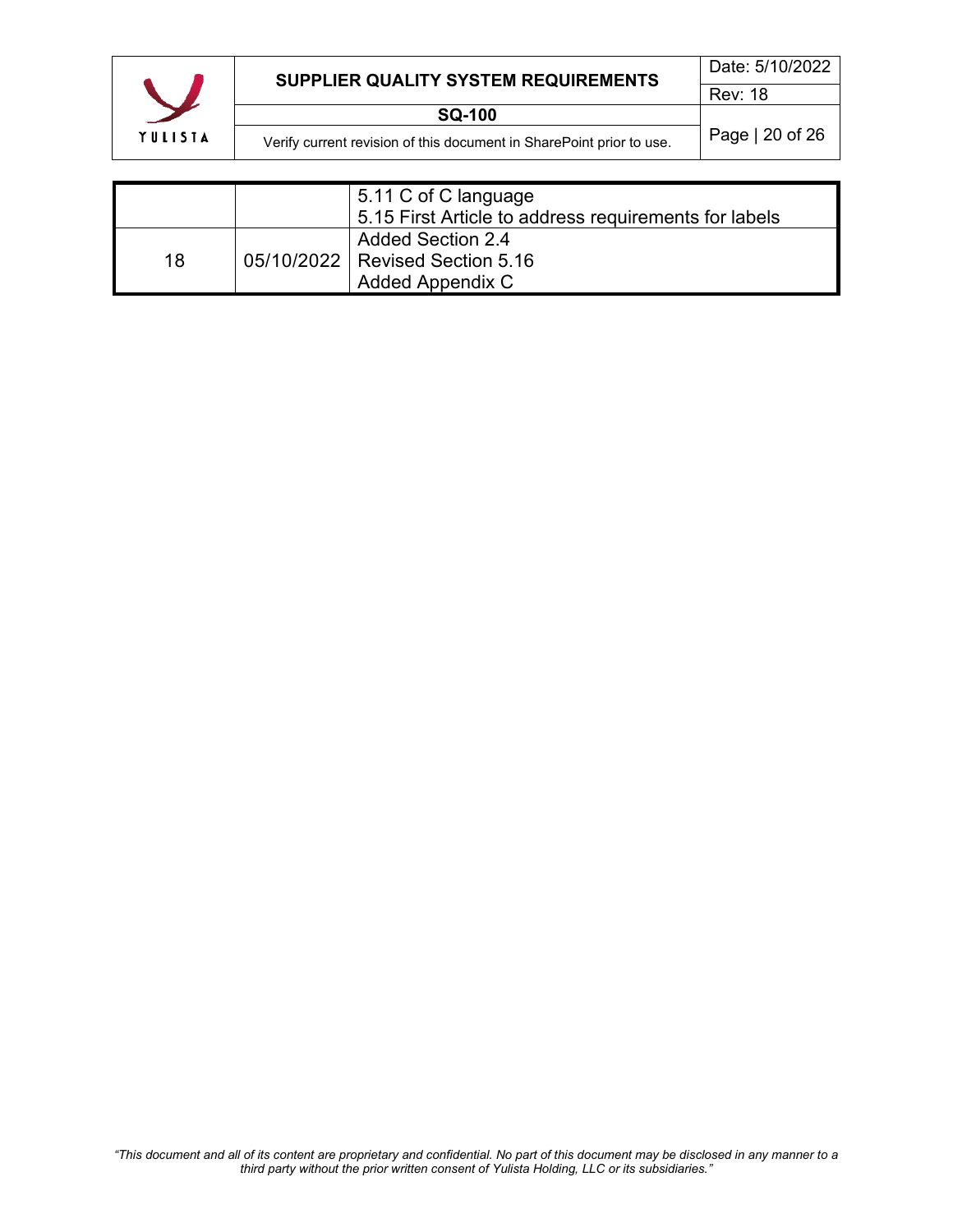

**SQ-100**

Verify current revision of this document in SharePoint prior to use. | Page | 21 of 26

#### <span id="page-20-0"></span>**APPENDIX A: SQ-100 SUPPLIER QUALITY DEVATION REQUEST**

|                                                                                                                                             |        | <b>Supplier Quality Deviation Request</b> |                               |                |                                                                     |         | <b>Revision Date:</b>                           |
|---------------------------------------------------------------------------------------------------------------------------------------------|--------|-------------------------------------------|-------------------------------|----------------|---------------------------------------------------------------------|---------|-------------------------------------------------|
| $\bigcup$ rulista                                                                                                                           | Form#  |                                           |                               | YF-4.4.0-02    |                                                                     |         | 7/29/2021                                       |
|                                                                                                                                             |        |                                           | Reference: SQ-100, Appendix A |                |                                                                     |         |                                                 |
| <b>Section 1</b>                                                                                                                            |        |                                           |                               | <b>COMPANY</b> |                                                                     |         |                                                 |
| YAI<br>YIS                                                                                                                                  | Y-Tech |                                           | Y-TAC                         |                | <b>Other</b>                                                        | slity). | Deviation # (to be assigned by Yulists Supplier |
| <b>Section 2</b>                                                                                                                            |        |                                           |                               |                | <b>DEVIATION REQUEST</b>                                            |         |                                                 |
| Work Order #:                                                                                                                               |        |                                           |                               |                | Date Submitted:                                                     |         |                                                 |
| PO#:                                                                                                                                        |        |                                           |                               |                | Buyer:                                                              |         |                                                 |
| Part #:                                                                                                                                     |        |                                           |                               |                | Delivery Order:                                                     |         |                                                 |
| Supplier/Name &                                                                                                                             |        |                                           |                               |                |                                                                     |         |                                                 |
| title of Submitter:                                                                                                                         |        |                                           | <b>Requirement</b>            |                |                                                                     |         |                                                 |
| Enter below the requirement that cannot be met referencing the SQ-100, drawings and/or specifications:                                      |        |                                           |                               |                |                                                                     |         |                                                 |
| <b>Reason for Deviation</b><br>Provide justification for deviation from the SQ-100, TDP, specification, etc. and describe how the deviation |        |                                           |                               |                |                                                                     |         |                                                 |
| will be performed referencing procedures and/or guidelines:                                                                                 |        |                                           |                               |                |                                                                     |         |                                                 |
|                                                                                                                                             |        |                                           |                               |                |                                                                     |         |                                                 |
|                                                                                                                                             |        |                                           |                               |                |                                                                     |         |                                                 |
|                                                                                                                                             |        |                                           |                               |                |                                                                     |         |                                                 |
|                                                                                                                                             |        |                                           |                               |                |                                                                     |         |                                                 |
|                                                                                                                                             |        |                                           |                               |                |                                                                     |         |                                                 |
|                                                                                                                                             |        |                                           |                               |                |                                                                     |         |                                                 |
|                                                                                                                                             |        |                                           |                               |                |                                                                     |         |                                                 |
|                                                                                                                                             |        |                                           |                               |                |                                                                     |         |                                                 |
| <b>Section 3</b>                                                                                                                            |        |                                           |                               |                | YULISTA APPROVAL                                                    |         |                                                 |
| Signature:                                                                                                                                  |        |                                           |                               |                | <b>Diesce cubmit completed form to Supplier Quality@Vulicta.com</b> | Date:   |                                                 |

rty@Tuiista.com.

CHECK MASTER LIST TO VERIFY THIS IS THE CORRECT VERSION BEFORE USE<br>Iry and confidential. No part of this document may be disclosed in any manner to a thi<br>Page 1 of 1<br>Page 1 of 1 ut the prior written consent of Yulista nt and all of its co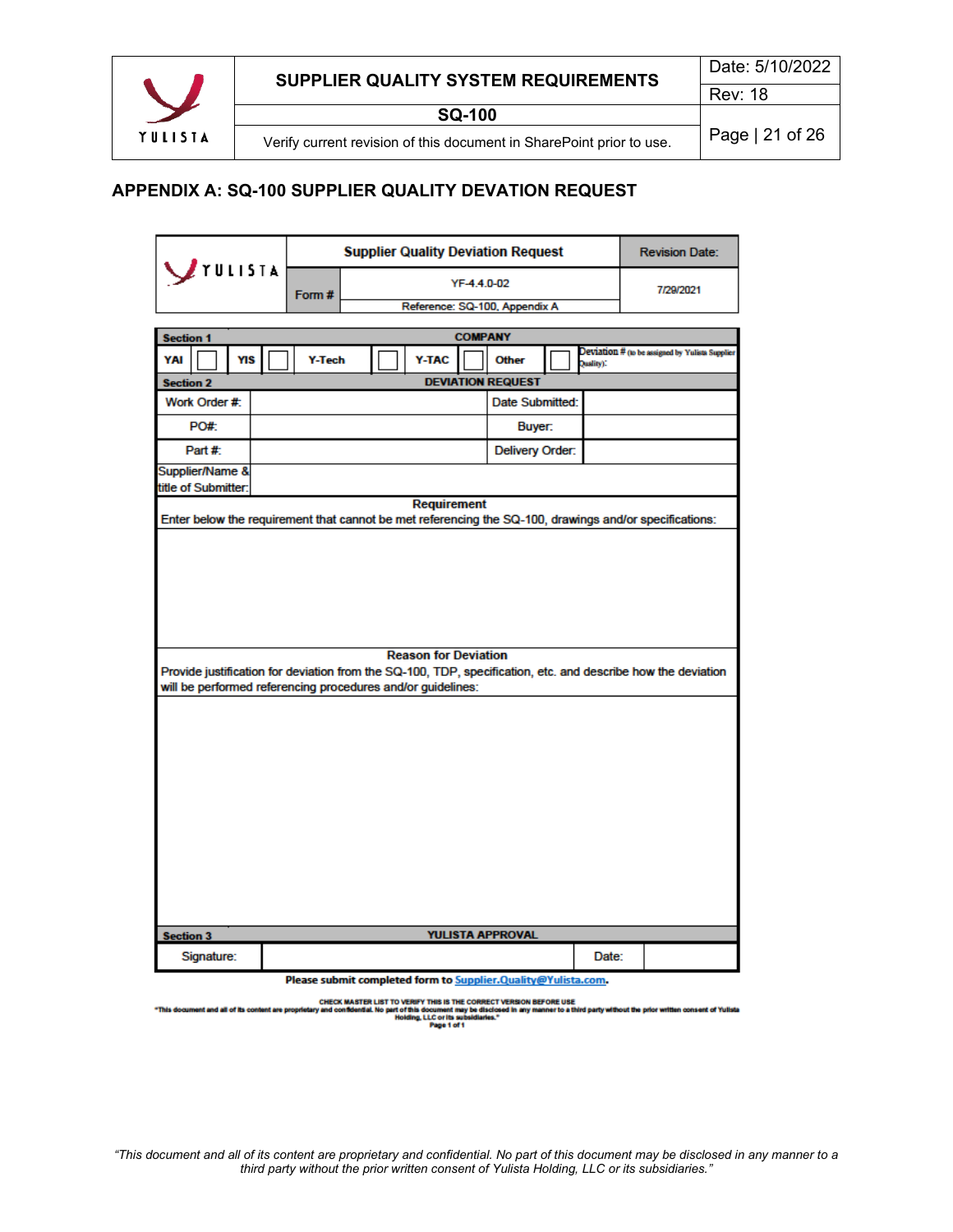

#### <span id="page-21-0"></span>**APPENDIX B: SUPPLIER TECHNICAL DATA PACKAGE (TDP) REQUIREMENTS**

#### <span id="page-21-1"></span>**PURPOSE**

This document is intended to communicate the requirements for TDPs supplied to the contractor by subcontractors and suppliers. This includes adherence to the contractor's TDP requirements, as well as all applicable military, aerospace and other acceptable standards. In addition, this document details requirements for supplier review of all drawings and technical documents delivered to the contractor. For the purposes of this document, suppliers and subcontractors will be collectively referred to as "suppliers."

#### <span id="page-21-2"></span>**ACRONYMS**

| <b>IAW</b> | In Accordance With            |
|------------|-------------------------------|
| PO         | <b>Purchase Order</b>         |
| <b>SOW</b> | <b>Statement of Work</b>      |
| <b>TDP</b> | <b>Technical Data Package</b> |

#### <span id="page-21-3"></span>**B.01 ADHERENCE TO APPLICABLE MILITARY, AEROSPACE, AND ACCEPTABLE STANDARDS**

Unless otherwise specified in the Statement of Work (SOW), all technical data must meet the requirements of MIL-STD-31000A Technical Data Packages (TDP). This standard provides requirements for the deliverable data products associated with a TDP and its related TDP data management products. Elements of the TDP include models, drawings, associated lists, specifications, standards, quality assurance provisions, software documentation, packaging details and all other technical documents.

Unless otherwise specified in the SOW, all technical data must also meet the requirements of ASME-Y14.100 Engineering Drawing Practices, including appendices and associated documents. This standard establishes the essential requirements and reference documents applicable to the preparation and revision of engineering drawings and associated lists. This standard is to be used in conjunction with ASME-Y14.24 Types and Applications of Engineering Drawings, ASME-Y14.34 Associated Lists, and ASME-Y14.35 Revision of Engineering Drawings and Associated Documents.

Additional standards may be required and referenced in the SOW, purchase order (PO) or in a TDP Option Selection Worksheet provided by contractor's engineering representative. Airworthiness certification may invoke special requirements specified by the contractor's customer, and these requirements will also be flowed down to the supplier via the SOW. In the event that any requirements/standards contradict one another, the supplier shall contact the contractor for clarification before proceeding.

#### <span id="page-21-4"></span>**B.02 REQUIRED SUPPLIER PROCESSES**

The supplier shall establish a drawing review process to ensure they meet all contractor requirements, as well as any military, aerospace, or other standards in accordance with (IAW) the SOW and the agreed upon schedule, to include the following:

• Technical review to ensure that drawings meet applicable drafting standards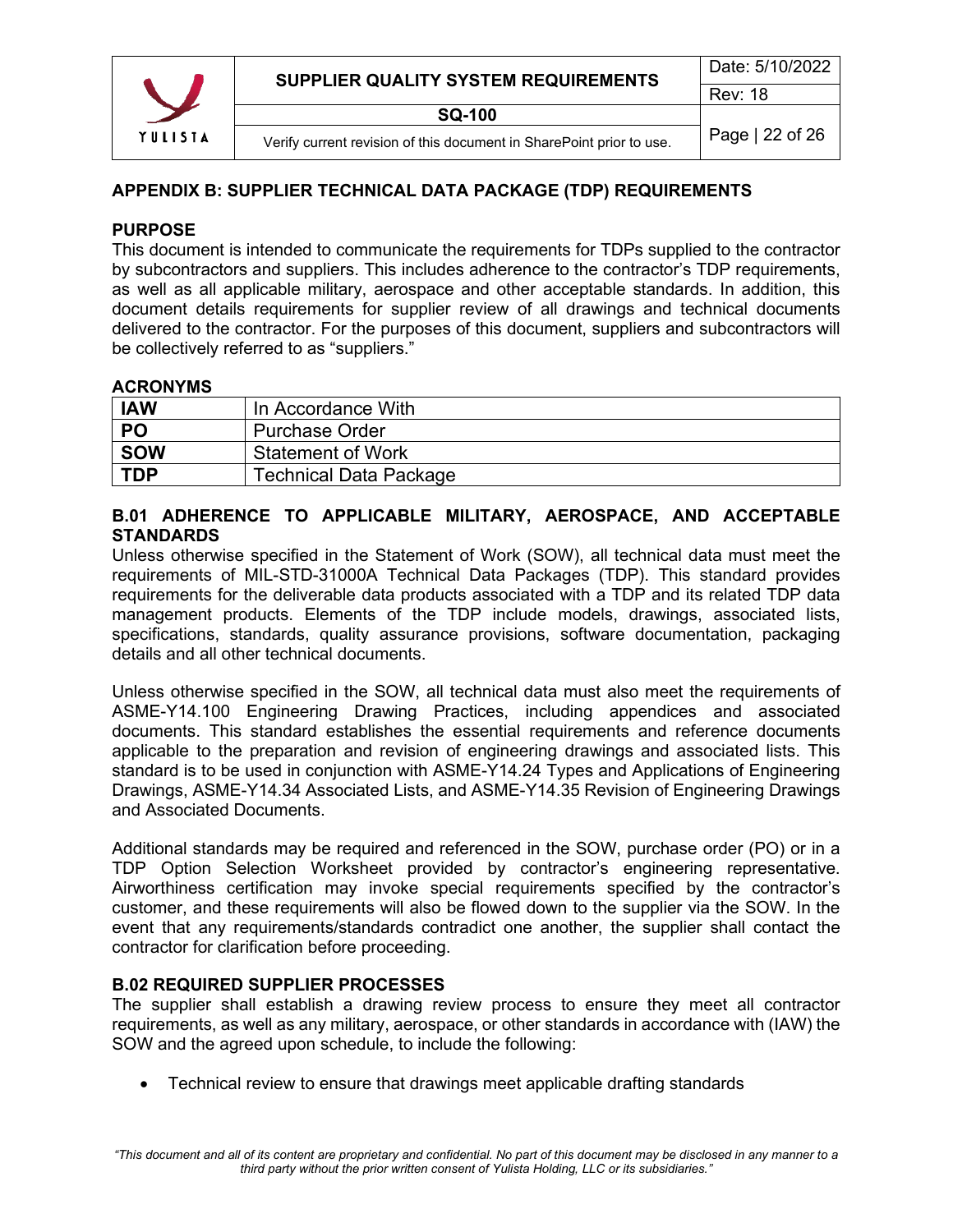

- Technical document review to ensure that documents provided to the contractor contain adequate details to fulfill their intended purpose (e.g. weight and balance reports, electrical load analysis, structural analyses, or any other document defined in the SOW)
- Internal peer review performed by an engineer other than the engineer who created the drawing
- Process for review of drawings and/or models to identify potential manufacturability issues, as specified by the SOW

The supplier's process shall include handling of design changes, including both internal management of the changes as well as communication with the contractor when a design change affects product features and/or performance. Suppliers shall evaluate and collect error checking data in order to identify trends, to correct issues and to reduce errors. Upon notice, all supplier processes are subject to audit by the contractor.

#### <span id="page-22-0"></span>**B.03 CONTRACTOR ENGINEERING REVIEW**

After an engineering review by the contractor, feedback will be provided to the supplier in order to correct any issues. Once corrected, the supplier shall resubmit to the contractor for approval. Contractor engineering reviews include the following:

- Early technical drawing review, to identify global errors at the beginning of the project
- Technical drawing review, to monitor adherence to requirements stated in section B.01
- Technical document review to include reports and analysis
- Manufacturability review to identify potential manufacturing issues

#### <span id="page-22-1"></span>**B.04 CONTRACTOR EVALUATION OF SUPPLIER PERFORMANCE**

The contractor's supplier quality representative will monitor and evaluate supplier performance based upon on-time delivery and quality measurements. Suppliers are expected to provide TDPs to the contractor with no more than 0.5 errors per sheet If errors are found to exceed 0.5 errors per sheet during a technical review, the supplier may be subject to corrective action. Checklists used by the contractor for error checking will be flowed to the supplier via a SOW.

| <b>ASME Y14.100</b>   | <b>Engineering Drawing Practices</b>                      |
|-----------------------|-----------------------------------------------------------|
| <b>ASME Y14.24</b>    | Types and Applications of Engineering Drawings            |
| <b>ASME Y14.34</b>    | <b>Associated Lists</b>                                   |
| <b>ASME Y14.35</b>    | Revision of Engineering Drawings and Associated Documents |
| <b>MIL-STD-31000A</b> | <b>Technical Data Package</b>                             |

#### <span id="page-22-2"></span>**REFERENCED DOCUMENTS**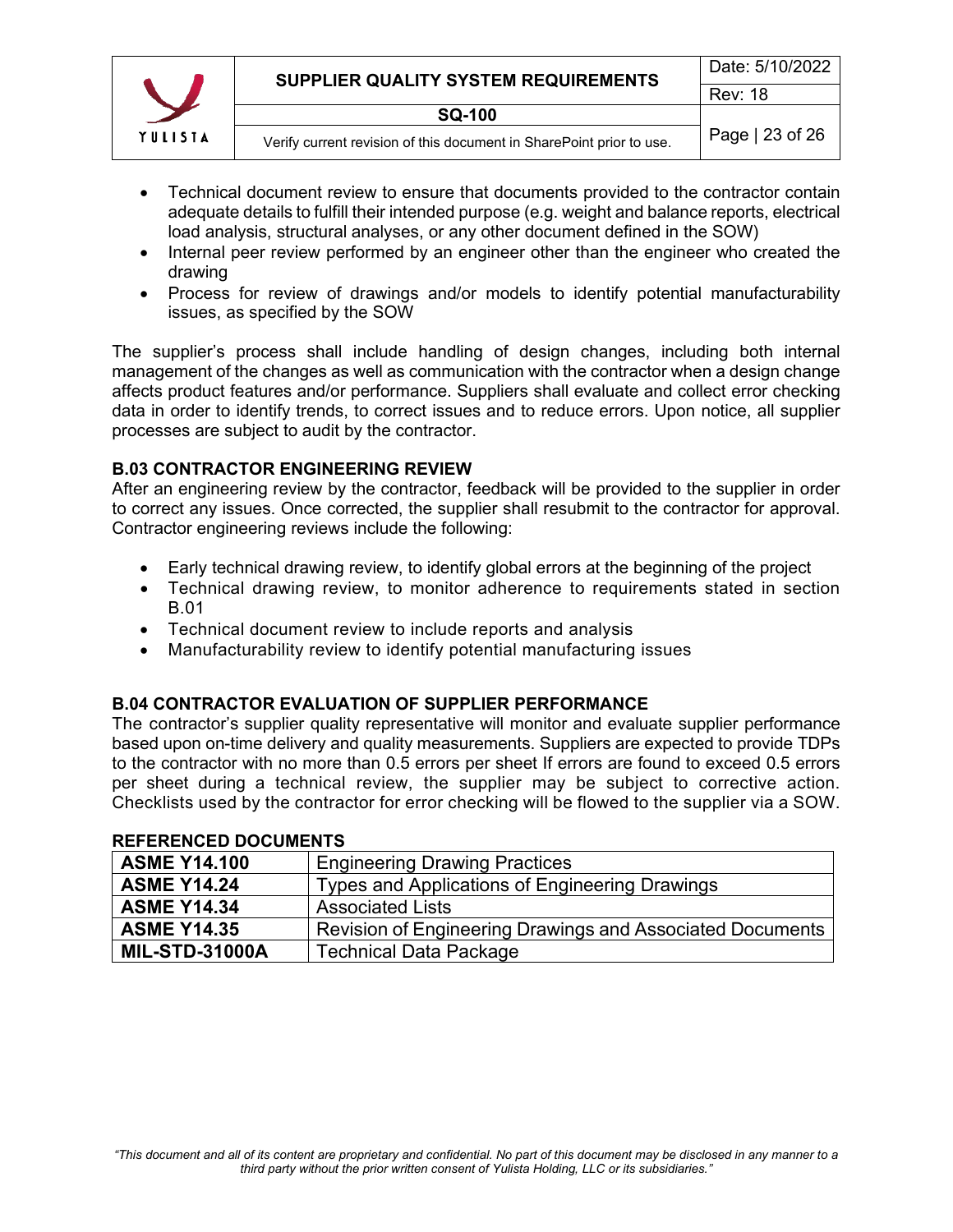# <span id="page-23-0"></span>**APPENDIX C: AS9102 FIRST ARTICLE INSPECTION CHECKLIST**

*FORM 1(PART NUMBER ACCOUNTABILITY) of the AS9102 is complete.*

- *1. Part Number is correct. □*
- 2. Part Name is correct. **□**
- *3. Serial Number, if applicable, is correct. □*
- *4. FAIR Number. (Reference number that identifies the First Article Inspection Report (FAIR); this may be an internal report number.)*  $\Box$
- *5. Part Revision Level is correct.* ☐
- *6. Drawing number is correct.* ☐
- *7.* Drawing revision is correct.  $\square$
- 8. *Additional Changes, if applicable, are correct. □*
- *9. Manufacturing process is correct. (Reference number that provides traceability to the manufacturing record of the FAI part (e.g., router number, manufacturing plan number). Additional information such as lot number, batch number, date code, or*  line number may be included, as needed, to provide traceability to the specific *manufacturing lot.*)  $□$
- 10. Organization Name is correct.  $\square$
- 11. Supplier Code, if applicable, is correct.  $\square$
- *12.* P.O. Number is correct. □
- **13. Mark as Detail Part or Assembly FAI.** □

*14. Mark as Full FAI or Partial FAI. For a partial FAI, provide the previous part number, including revision level to which this partial FAI is performed and the reason for the current FAI.*  $\Box$ 

*Index of part numbers are correct. (Data Fields 15, 16, 17, and 18: This section is required only if the part number identified in field 1 is an assembly requiring lower-level parts (i.e., detail parts) to be installed).*  $\Box$ 

- *15. Part Number matches what is on drawing.*  $\Box$
- 16. Part Name matches what is on drawing.  $\square$
- *17. Serial Numbers, if applicable, are correct. □*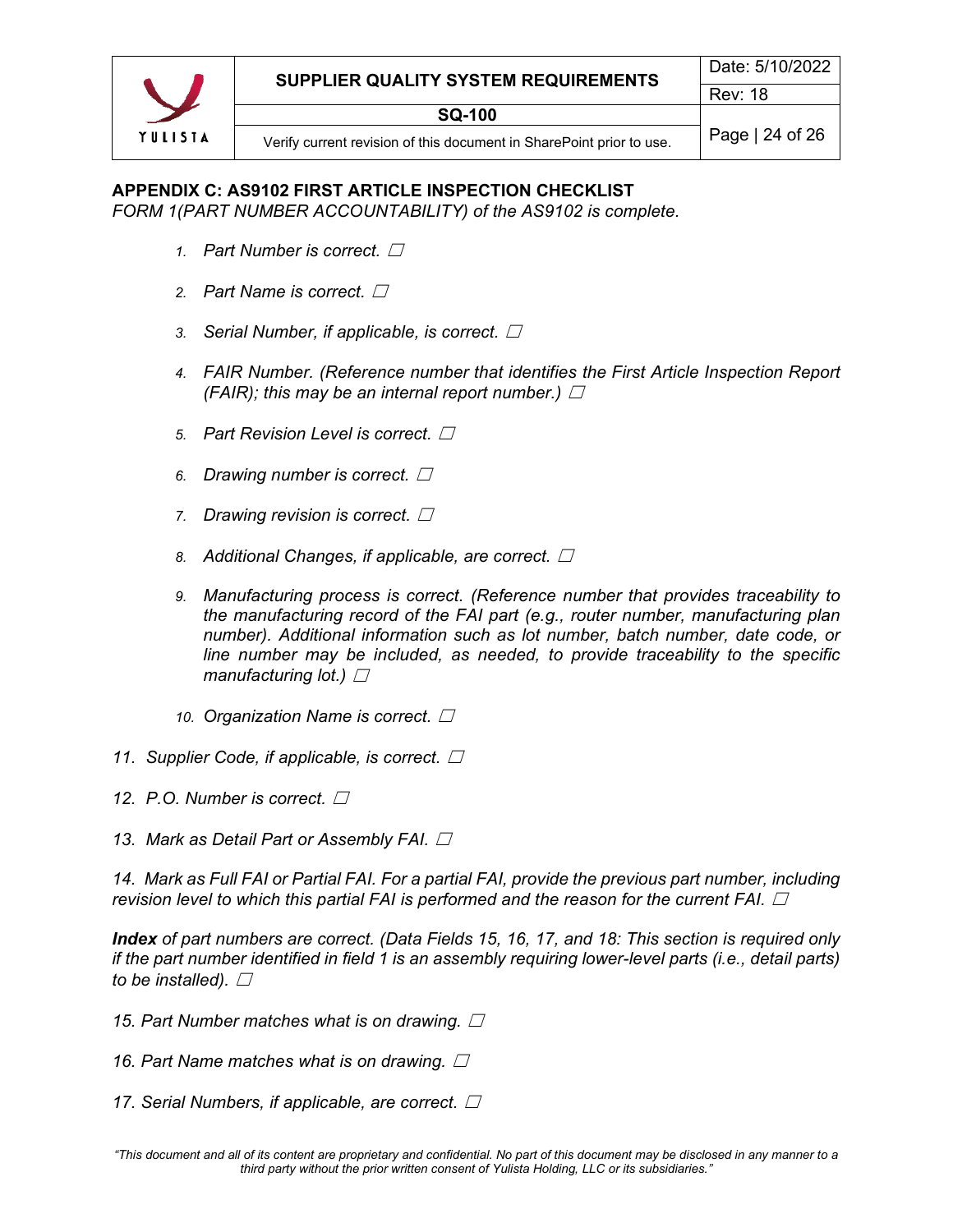

*18. A FAIR Number or PO is provided for traceability.*  $\Box$ 

*19. Signature and Date are present. (Printed name or unique identification, and signature of the person approving the FAIR. This signature certifies the evaluation activities in 9102 are complete and the FAIR is approved. NOTE: Electronic identification or signature are both acceptable.) Check "FAI Complete", if all characteristics are conforming.* ☐

*FORM 2 (PRODUCT ACCOUNTABILITY - MATERIALS, SPECIAL PROCESSES, AND FUNCTIONAL TESTING) of the AS9102 is complete.*

*Note: Data fields 1 thru 4 are repeated on all forms for traceability and must match throughout the FAIR.*

- **1.** Part Number is correct. □
	- 2. Part Name is correct. **□**
	- 3. Serial Number, if applicable, is correct. □
	- *4. FAIR Number. (Reference number that identifies the First Article Inspection Report (FAIR); this may be an internal report number.)*  $\Box$

*Data fields 5 thru 9 are correct.* □

*Note: All Materials, Processes, Specification Numbers, Test procedures, etc. (if applicable) match what is on the drawing.*

*10. Certificate of Conformance number is correct. A certificate of conformance number, heat number, PO number, or any number that provides traceability to the specified material or process must be present. □* 

*11. Functional Test Procedure Number, if applicable, is correct.* $\Box$ 

*12. Acceptance Report Number, if applicable, is correct.*  $\Box$ 

*Signature and Date are present.* □

*Bubbled/Ballooned Drawing is complete and included.*  $\Box$ 

*Drawing must be aligned with Form 3 of AS9102.*

*Drawing must be legible.*

*FORM 3 – (CHARACTERISTIC ACCOUNTABILITY, VERIFICATION, AND COMPATIBILITY EVALUATION) of the AS9102 is complete.*

*Note: Data fields 1 thru 4 are repeated on all forms for traceability and must match throughout*